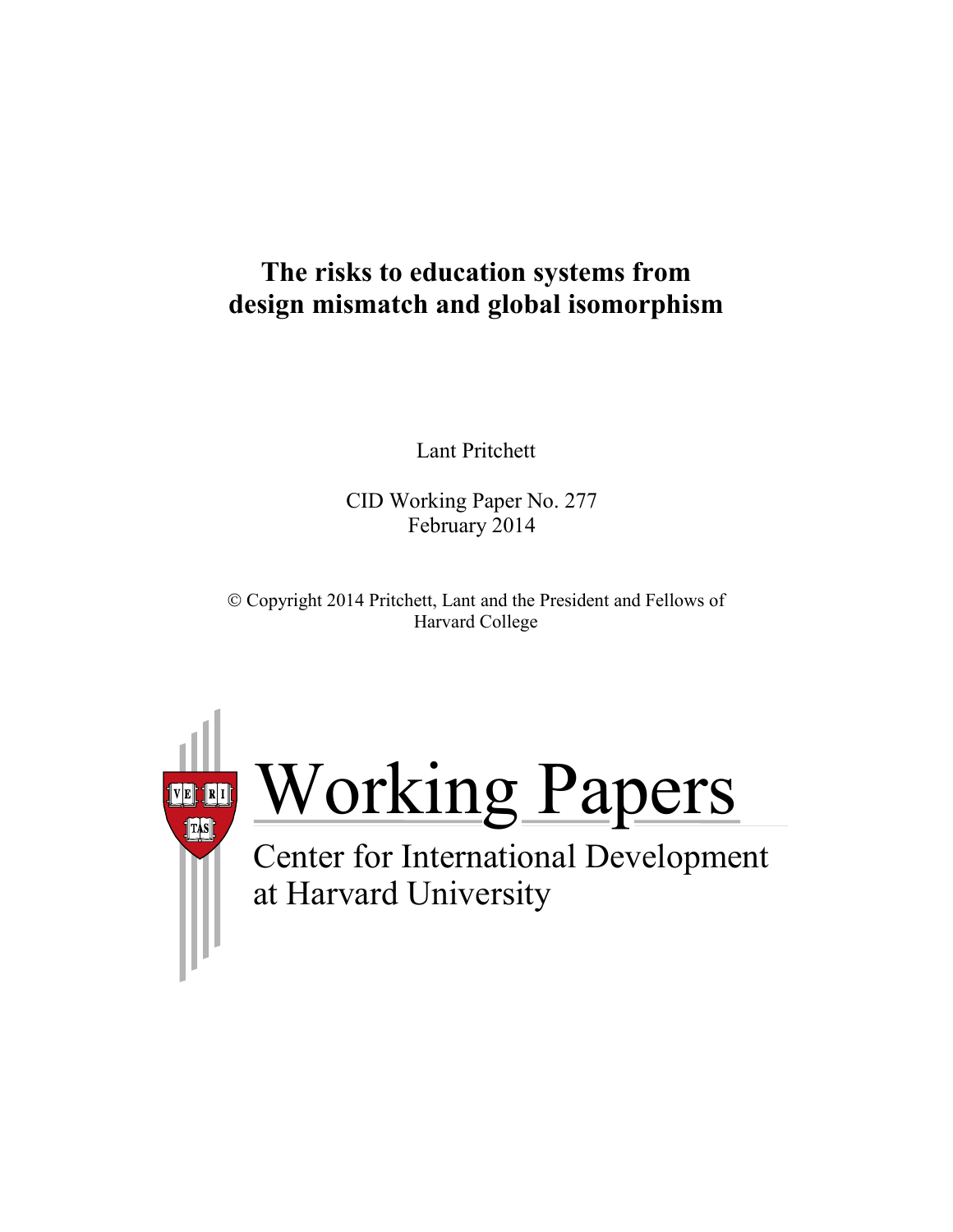



# WIDER Working Paper 2014/039

# **The risks to education systems from design mismatch and global isomorphism**

Concepts, with examples from India

Lant Pritchett\*

February 2014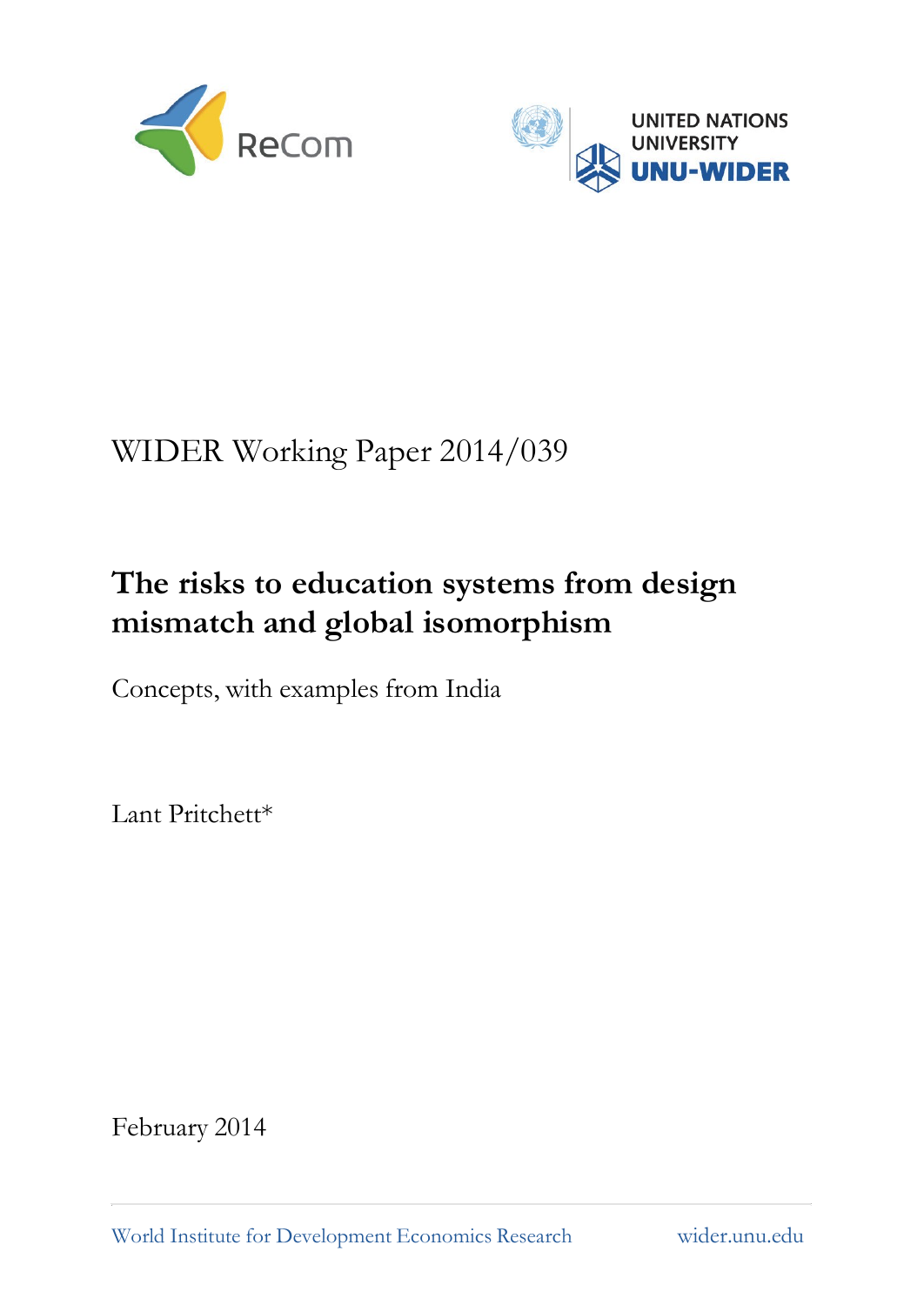**Abstract:** The incredibly low levels of learning and the generally dysfunctional public sector schooling systems in many (though not all) developing countries are the result of a capability trap (Pritchett et al. 2010). Two phenomena reinforce persistent failure of schooling systems to produce adequate learning outcomes. One is the mismatch between system design—the allocation of activities across organizations and mechanisms of accountability—and the insights of the 'new institutional economics' from principal agent models and contract theory. In particular, many education systems attempt to manage teaching and learning as a 'thin' or 'logistical' activity that can be managed with top-down control and an emphasis on compliance. The reality is that teaching is a 'thick' or 'implementation intensive' activity that performs better when teachers and operators of schools are given performance standards, have multiple in-depth accountability channels, and are given greater autonomy. The second phenomena that facilitates persistent failure is global isomorphism on enrollment and inputs (Meyer et al. 1977; Boli et al. 1985; Meyer et al. 1997). That is, the field (in the sense of Bourdieu 1993) of global education has produced a near exclusive emphasis on enrollments and duration in school, adequacy of physical inputs, and formal qualifications that allowed, perhaps encouraged, national systems to ignore completely performance on child-learning (of any type, measured in any way). I conclude with a comparison in India of the national governments recent efforts in basic education which have been almost exclusively isomorphic.

**Keywords:** education, institutions, systems **JEL classification:** I20, I25, L14, L32

Copyright © UNU-WIDER 2014

ISSN 1798-7237 ISBN 978-92-9230-760-8

Typescript prepared by Janis Vehmaan-Kreula at UNU-WIDER.

UNU-WIDER gratefully acknowledges specific programme contributions from the governments of Denmark (Ministry of Foreign Affairs, Danida) and Sweden (Swedish International Development Cooperation Agency—Sida) for ReCom. UNU-WIDER also gratefully acknowledges core financial support to its work programme from the governments of Denmark, Finland, Sweden, and the United Kingdom

The World Institute for Development Economics Research (WIDER) was established by the United Nations University (UNU) as its first research and training centre and started work in Helsinki, Finland in 1985. The Institute undertakes applied research and policy analysis on structural changes affecting the developing and transitional economies, provides a forum for the advocacy of policies leading to robust, equitable and environmentally sustainable growth, and promotes capacity strengthening and training in the field of economic and social policymaking. Work is carried out by staff researchers and visiting scholars in Helsinki and through networks of collaborating scholars and institutions around the world.

UNU-WIDER, Katajanokanlaituri 6 B, 00160 Helsinki, Finland, wider.unu.edu

The views expressed in this publication are those of the author(s). Publication does not imply endorsement by the Institute or the United Nations University, nor by the programme/project sponsors, of any of the views expressed.

<sup>\*</sup> Harvard Kennedy School, [lant\\_pritchett@harvard.edu](mailto:lant_pritchett@harvard.edu)

This working paper has been prepared within the UNU-WIDER project 'Building State Capability through Problem-Driven Iterative Adaptation (PDIA)' directed by Lant Pritchett and Matt Andrews, which is a component of the larger UNU-WIDER programme 'Foreign Aid: Research and Communication (ReCom)'.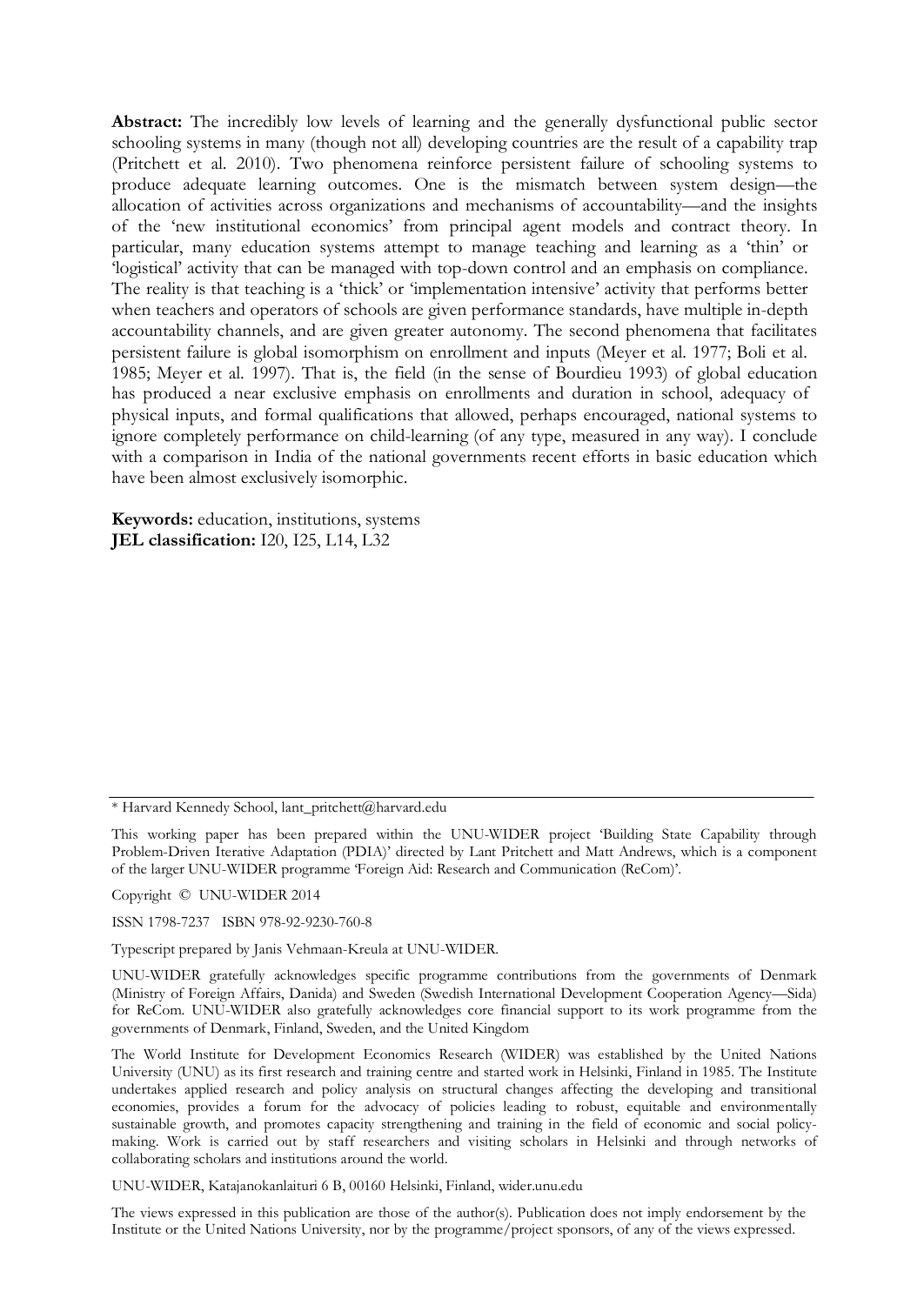#### **1 Introduction**

The intellectually hard question about government produced basic education in South Asia is easily posed: How can it be this awful? That breaks down into two questions. How did it *get* this awful—what were the underlying dynamics that produced the current conditions? How does it *stay* this awful—why are there not effective pressures for improvement?

What is new is the powerful new accumulation of evidence on learning, particularly assessments which can track the learning profiles of student mastery across grades, in Pakistan, Bangladesh, and India which shows how little is learned from year-to-year and how many students complete primary or basic education having gained little.

A recent study using both oral and written assessment of very basic math skills<sup>1</sup> in Bangladesh found that children who had completed only primary school (grade 5) only answered 50.1 per cent of oral questions correctly and 54.6 per cent of written questions correctly (Asadullah and Chaudhury 2013). Those with *no schooling* got 32.8 per cent and 22.2 per cent correct. Hence the incremental gain on the oral math assessment from *five full years* of schooling was only 18 per cent more questions *about primary school curricular content* answered correctly. The implied average annual gain across the oral and written assessments was only 5 percentage points per year.

The LEAPS (Learning and Educational Achievement in Punjab Schools) (2007) study in Pakistan (Andrabi et al. 2007) both assessed learning at various ages and grades but also tracked learning performance of individual children over time from grade 3 to grade 6. They found that 52 per cent could do a simple multiplication problem (4\*32=?) in grade 3 and only 75 per cent of those came children could do it in grade 6—so three additional years of schooling had only helped half of those who had not mastered the skill early to gain this simple competence. Across four simple math questions the average gain was 7 percentage points of the students able to answer correctly per year of schooling.

A large-scale study in the Indian state of Andhra Pradesh was able to produce estimates of gains on a sophisticated IRT (item-response theory) score, tracking the same students from grades 1 to 5. The likelihood of the average child answering a grade 1 curricular mathematics question correctly increases only from 38 per cent in grade 2 to 55 per cent in grade 5—again a gain of only 6 percentage points of the children per year—and ending with just over half completing grade 5 capable of grade 1 content.

The large-scale ASER (Annual Status of Education Report) results in India which assess simple literacy and numeracy of over half a million children each year confirm both the low levels and the slow learning progress across grades. What is worse, at least in India learning appears to be getting *worse* over time as in the latest (ASER 2013) assessment children were less knowledgeable at each grade than their previous cohorts.

My use of these measures of learning is not to suggest that answering questions correctly is the only, or even primary, purpose of education, as education's broad purpose is to prepare children

<sup>1</sup> An oral question was 'Suppose you have Taka 250 in total and a chicken costs Taka 60. How many chickens can you buy? How much money will be left after the purchase?' This was answered correctly by only 46 per cent of the sample of children aged 10 to 18. A written question was 'Suppose Bangladesh has 18 districts and each district has 7 thana. How many thana are there in total in the 18 districts?' This was answered correctly by 41 per cent.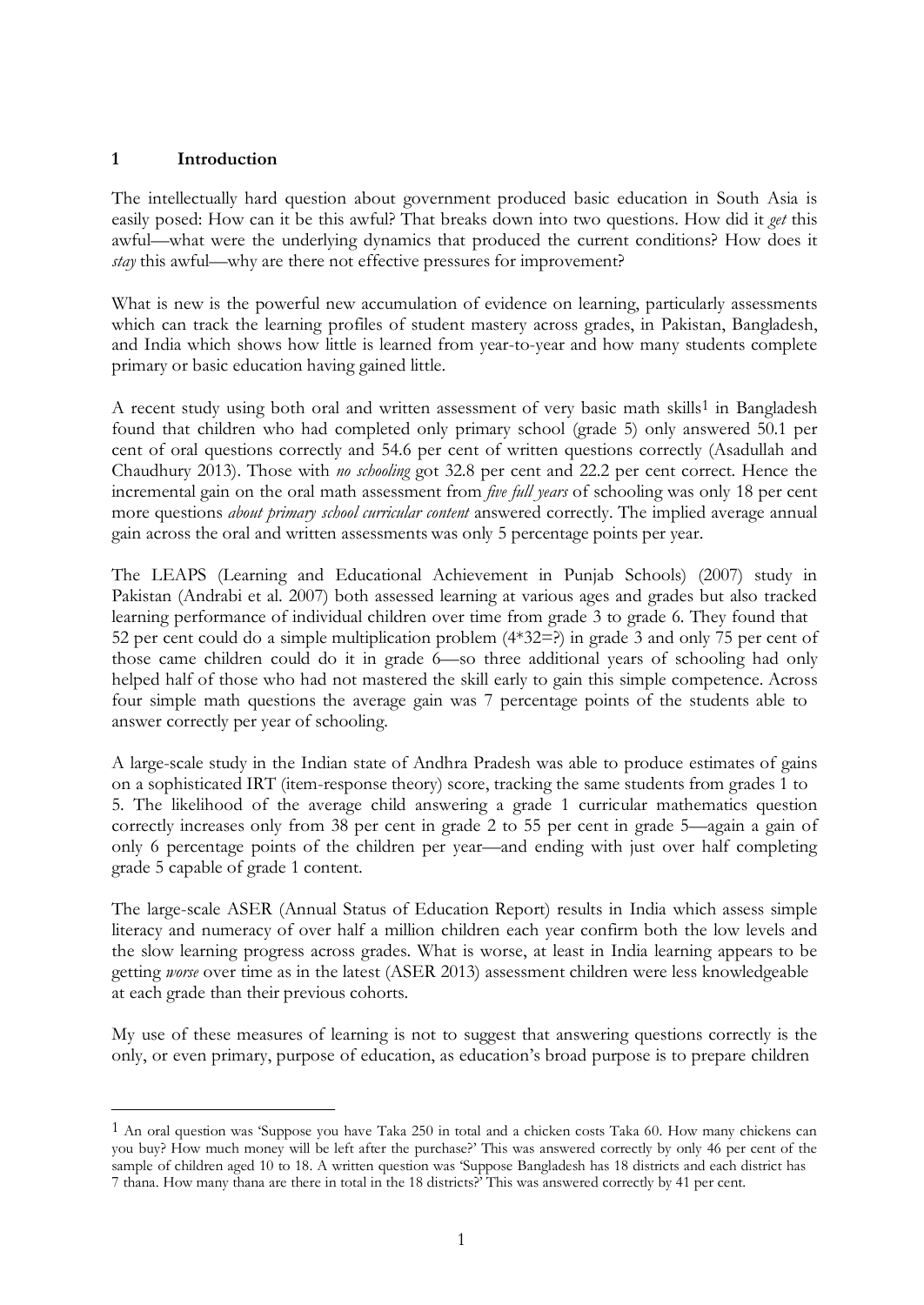to be successful adults. But by every other measure these schools are failing as well such that government schools are dispiriting, if not downright hostile, environments for children.

Observational studies in five states of India measured the frequency of six 'child friendly' teaching practices—not complex pedagogical techniques but simple things like smiling, taking questions, displaying children's work—and found *no child-friendly practices at all* in 39 per cent of grade 2 and grade 4 classrooms (Bhattacharjea et al. 2011). An India-wide household survey in 2005 found that a child from a poor household had a higher chance of being beaten in school than praised in the previous month (25 per cent versus 20 per cent) (Desai et al.).2

In Pakistan researchers find that not only do students in private schools do much better on academic subjects (mathematics, Urdu, English) but that students in private schools do much better on *civic dispositions*. One idea about the role of government engagement in schooling is that public schools are a means of producing socialization. But in Pakistan students in *government* schools are *less* likely to either have civics knowledge (e.g. recite the national slogan) or civic dispositions (e.g. contribute to government efforts in a crisis). Not surprisingly, children in Pakistan whose main exposure to government has been government schooling are *more* negative about government as a result.

Imagine how frustrating, alienating and humiliating it would be to attend a school day after day knowing that you are learning little or nothing—and no one seems to care—or worse you are abused for it. A study in five Indian states found that only 65 per cent of children enrolled were present on any given day (Bhattarcharjea et al. 2011). One in three children enrolled in school and with access chooses not to attend on any given day. In all, only roughly half of students were in attendance on three different school visits, whereas only 2.3 per cent of enrolled students were never present so low attendance is not the consequence of de facto drop-out. (One result of this low attendance is astonishingly low actual class sizes, 27 per cent of grade 4 students in India were in classrooms with less than 10 students.)

Another consequence of the failures of public schools is that parents, even very poor parents, are exercising their option of voting with their feet. Well over half of Indian children in urban areas are in private schools (nearly all with no financial support from the state) and even in rural areas the 2012 ASER report found 28 per cent of rural children in private schools. There has been a similar expansion of private schooling in rural Pakistan.

This brief survey brings us back to the two questions. How did things get so bad? How do they stay so bad? No government ever announced its intention to operate low-quality schools. No parent sends their child to school to not learn. And yet, that is what is happening. Moreover, that conditions for learning and learning outcomes in government schools are awful is by now beyond dispute—and this has now been known for some time. The original PROBE report in the BIMARU states of India was carried out in the mid-1990s and published in 1999 (Probe Team 1999). A report on basic education in 1995 was titled Hope or Despair?—with the contents leaning strongly towards the latter (Warwick and Reimers 1995).

India is a particularly puzzling case, on three levels that rule out frequently invoked explanations.

<sup>2</sup> The excesses of the bad teachers in India reach tragic-comic proportions. Amartya Sen's Pratichi Trust (2002) survey of school quality in West Bengal found villagers complaining that their local teacher, even when he was forced to attend by parents physically escorting him to school in the morning, spent the day drinking coffee, reading the newspaper and having the children massage his feet.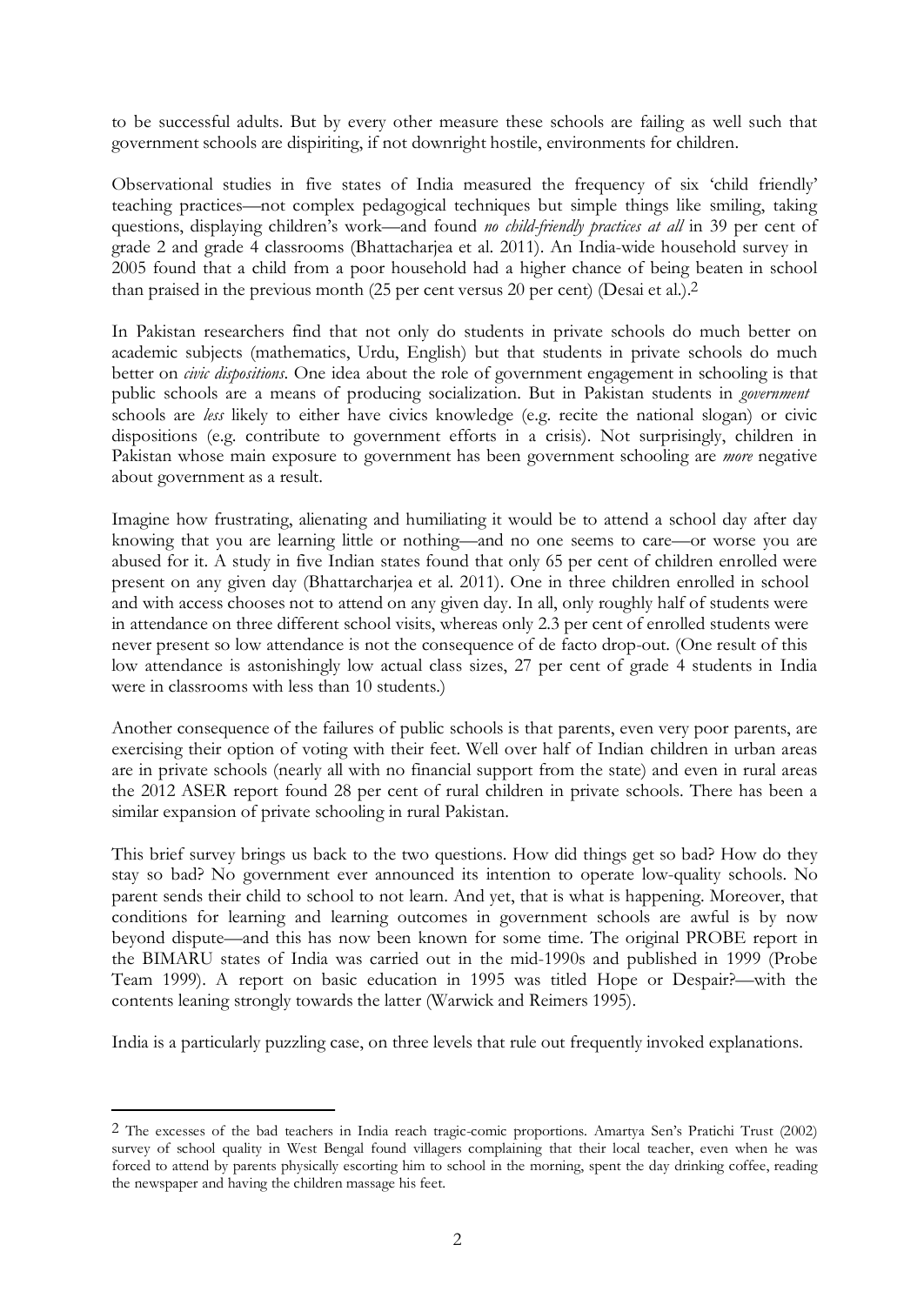One, for more than 60 years India has been an independent state and functioning democracy with a free press, freedom of speech, many political parties, free and fair elections. During most of those years that national government was run by the Congress Party which has been widely regarded as 'left' leaning party which has rarely been faulted on the quantity of its pro-poor and pro-social-equality rhetoric. So, while one might explain low quality schools easily as the unresponsiveness of a 'right' leaning military autocracy to democratic pressure, in fact India's progress in both quantity and in the average quality of schooling appear to have been less than say, Indonesia's, in spite of Indonesia's being ruled by a single party and single leader from 1966 to 1998.

Second, while *average* quality of basic education is low there is an Indian elite whose education and erudition and sophistication rival those of any country in the world. The Indian Institutes of Technology turn out students who are avidly recruited globally. Three Booker prizes for the best work of fiction in the English language have gone to Indian writers (1997, 2006, 2008). In my own field of economics, even beyond the Nobel Prize winning Amartya Sen, there are scores and scores of Indian economists in the global top universities. Two of India's founding fathers— Gandhi and Nehru—were not just men of action but both internationally acclaimed thinkers and writers. While not ignoring the obvious class and caste differences, it cannot be said that India culture generally lacks an appreciation of education.

Third, while low teacher salaries are often blamed for the ills of schooling, and while this might be true in some places, this explanation can be easily ruled out in India. Civil service teachers in India make many-fold (often by a factor of 6 to 10) *more* than their private sector or contracted counter-parts. A study in Andhra Pradesh found that the *least* well-paid government teacher in their sample made more than the *best*-paid private sector teacher—public pay was so much higher that not only were the averages different, the distributions didn't overlap (Muralidharan and Sundararaman 2011). The standard government salary places a teacher will into upper percentiles of the income distribution. This high pay does not seem to induce sufficient to induce even adequate performance (even regular attendance).3

While there are potentially many explanations, I will explore two.

I explore in Section 2 how the modern economics of organizations applies to basic education. I find that the typical 'top down' (at the national or provincial level) nature of education systems is completely at odds with the structure of basic education suggested by analysis of its characteristics as a 'thick' activity.

In Sections 3 and 4 I examine the role of global isomorphism on enrollment and inputs on emphasizing system expansion to the near complete exclusion of quality.

The final section shows how national reform efforts in India, such as SSA (*Sarva Shiksha Abhiyan*, Education for All Movement) and RTE (right to education) have been dominated by global isomorphism.

<sup>3</sup> In fact, a study comparing civil service and contracted teachers in Uttar Pradesh found that students, all else equal, learned *twice as much* per year with a contracted teacher than with a civil service teacher making three times as much (Atherton and Kingdon 2010).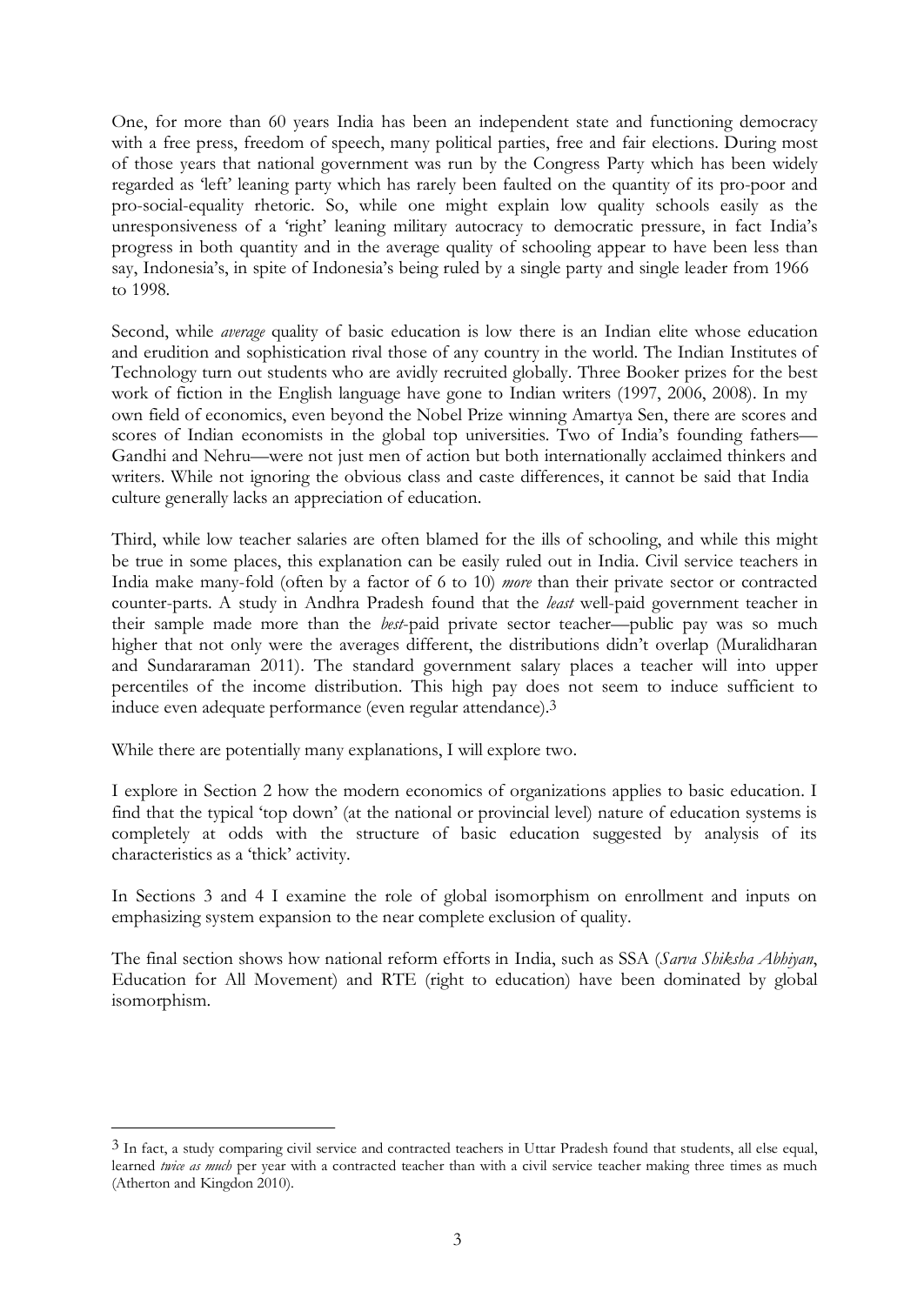#### **2 Thick versus thin and the economics of the systems of schooling**

The anthropologist Clifford Geertz (1973), drawing on Gilbert Ryle, described his ethnographic method as 'thick description'. Thick description goes beyond the reductionist project of external 'objective' description of someone's behaviour (e.g. 'Mary threw a stone') to a characterization of the context within which Mary's actions make sense to Mary and to those around Mary. Perhaps surprisingly, notions of 'thick' and 'thin' descriptions of human behaviour are also central to the modern economics of organizations. (As with any important concept, there are a number of word pairs that make similar distinctions: 'subjective' versus 'objective', 'soft' versus 'hard' information, 'unobservable' versus 'observable', 'tacit' versus 'codifiable', 'metis' versus 'scientific' knowledge).

At the heart of the modern economic theory of organizations is a principal-agent model in which one agent, the 'principal' enters into a contract with another agent, the 'agent' and attempts to induce the agent to take those actions which promote the interests of the principal. The key idea of the trade-off between (a) the costliness of making and enforcing formal contracts over the behaviours of agents which includes the cost of observing the 'true' state of the world on which the agent acted versus (b) the strength of the linkage between actions agent and the goals of the principal. This basic set-up can be used to analyse not just structures of compensation between one principal (an organization) and many agents, but also the compensation structures for CEOs between the organization and a single agent. Moreover, this model can be used to analyse the *size*  of the firm, with the tradeoff between economies of scale and scope from being larger versus the diseconomies of scale from contractual enforcement. This model can also be used to think about the boundaries of the firm—that is the 'make versus buy' decision that determines the degree of vertical and horizontal integration.

To cut to the case, the next sections make the argument that teaching that leads to student engagement and learning is a 'thick' activity that requires teachers to engage with students day to day (and minute to minute) in ways that are difficult to script in advance and impossible to monitor using 'thin' information. The consequence of this is that the typical organization of public schooling around a ministry of education model with civil service teachers that is:

- a) large (absolutely and relative to the scope of the market)
- b) vertically and horizontally integrated (responsible for all of the inputs from curriculum to textbooks to teaching to evaluation)
- c) who engage teachers as civil servants with low performance accountability compensation and manage based exclusively on 'thin' information (e.g. formal qualifications)

is *exactly the wrong structure*, in every dimension, for managing teaching and learning.

When comparing either with professional activities that require use of thick information to reach quality performance or with other markets for instruction one observes that the structure is based on:

- a) large numbers of very small units
- b) very narrow boundaries of firms, with arms length and networked relationships for vertical (e.g. acquisition of inputs) and horizontal (e.g. other related tasks) integration of the system around small autonomous units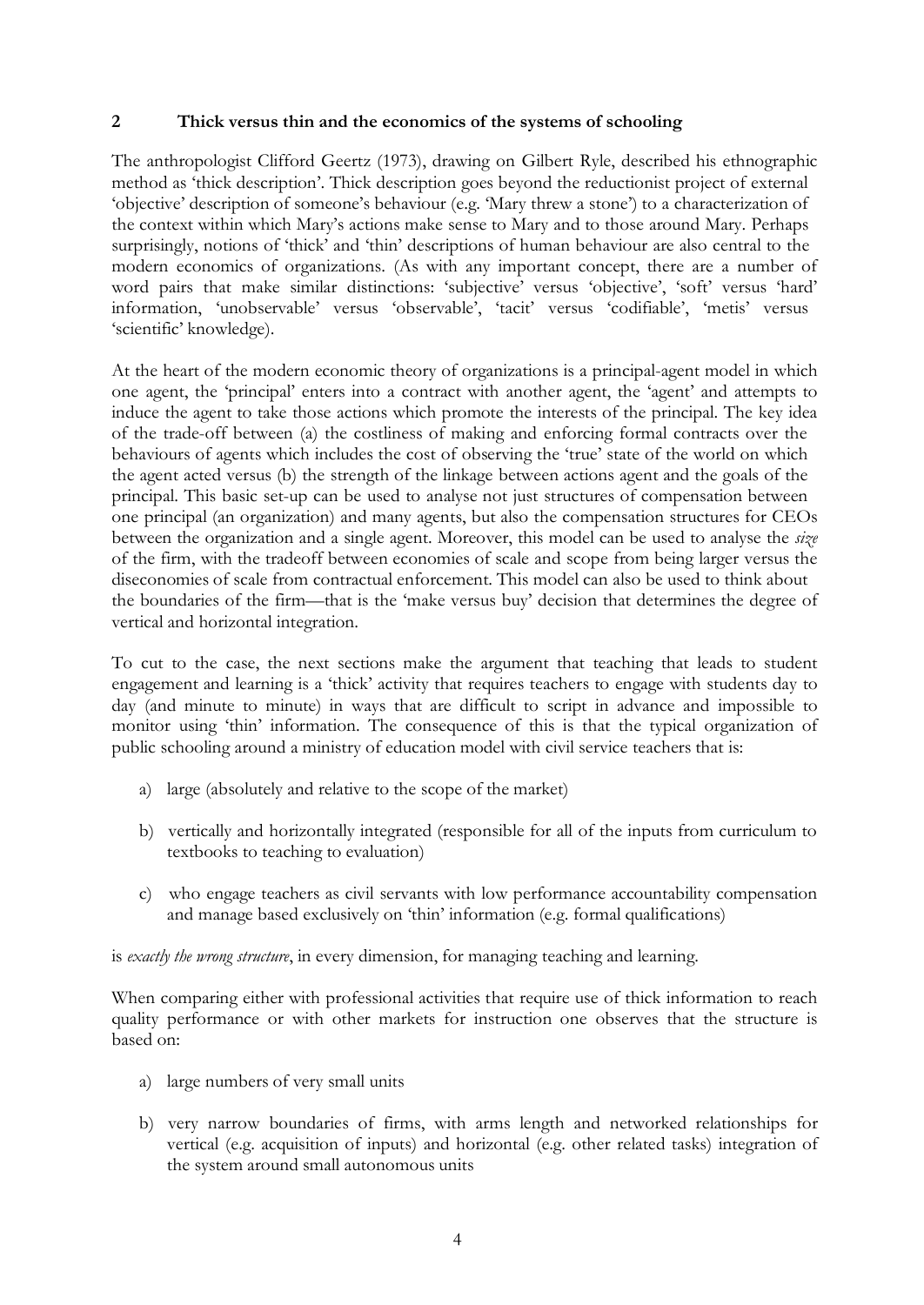c) performance accountability based on long-term observation to utilize 'thick' dimension of performance from both hierarchal, peer and client assessment.

Organizational theory is a formalization of the Beatles (hardly original but well phrased): 'Money cannot buy you love'. Love is not a contractible because it is 'thick' not 'thin'. That is, you cannot pay for love because there the 'fact' of whether love had been contractually delivered is not judicable by a third party. This isn't to say that love doesn't exist, or isn't important, or isn't key to a good marriage, it is just to say that one cannot use either arms length contracts or top-down command and control to produce it.

The question is whether educating children is an activity which can be carried out using only 'thin' information or whether essential elements of the process of teaching and learning are 'thick' and require responses to conditions that are locally observable and require expertise.

#### **2.1 Size of the typical firm**

Contrast two functions that most states have taken on: delivering the mail and educating children. A postal service can operate relying on exclusively thin information. Everything a postal worker needs to do with respect to a package can be encoded into a few bits/bytes of entirely objective information: the address and class of service. Knowing just thin information each worker in a massive hierarchical bureaucratic organization can do their job well. The postman doesn't need to know whether the letter he/she is delivering is a thank you note to Grandma or a bill.

The economics of scale and scope in co-ordinating the delivery of the post mean that a postal worker in a large organization is enormously more productive than if a single person were to attempt to provide this service alone. The organization of delivering of mail into large organizations operating on processes specified on thin information is not a function of the task being done by the government but by the nature of the task itself. FedEx and UPS and other competitors in delivering packages look organizationally similar to the US Postal Service and while they may (or may not) be more efficient they structurally similar—all three have more than 240,000 employees—and their front-line workers follow similar processes and procedures.

In contrast to delivering the mail, nearly all organizations providing services, especially professional services, are extremely small organizations. The largest law firms in the United States have less than 4,000 lawyers (the largest in all of Latin America has 444). Most dentists have traditionally worked in practices of one or two dentists.4 A survey of architects in the USA showed three-quarters worked in practices with five or fewer partners. Occupations or sector (or even products within sectors)<sup>5</sup> in which the quality of the service provided requires detailed adaptation to a specific case, such that the quality of the service provided is based on information that is complex, difficult to encode, hard for a third party to verify, makes organizations with large numbers of employees very difficult. Hence unless some other positive economies of scale are sufficiently powerful to offset this, organizations will tend to be small,

<sup>4</sup> A study of 'economies of scale' in dentists' practices in the USA did not have sufficient observations on practices with more than five employees to be able to even examine economies of scale above five.

<sup>5</sup> For instance Stein (2002) shows that banks change their product lines as they get larger, doing less small business lending, which is contingent on 'soft' information. One can also think of segments of sectors, like the difference between low-end 'fast food' restaurants which can be very large organizations (through often run as franchises to maintain the incentives of the small units) and high end restaurants in which quality is important, which can only be 'chained' (either direct control or franchised) with great difficulty.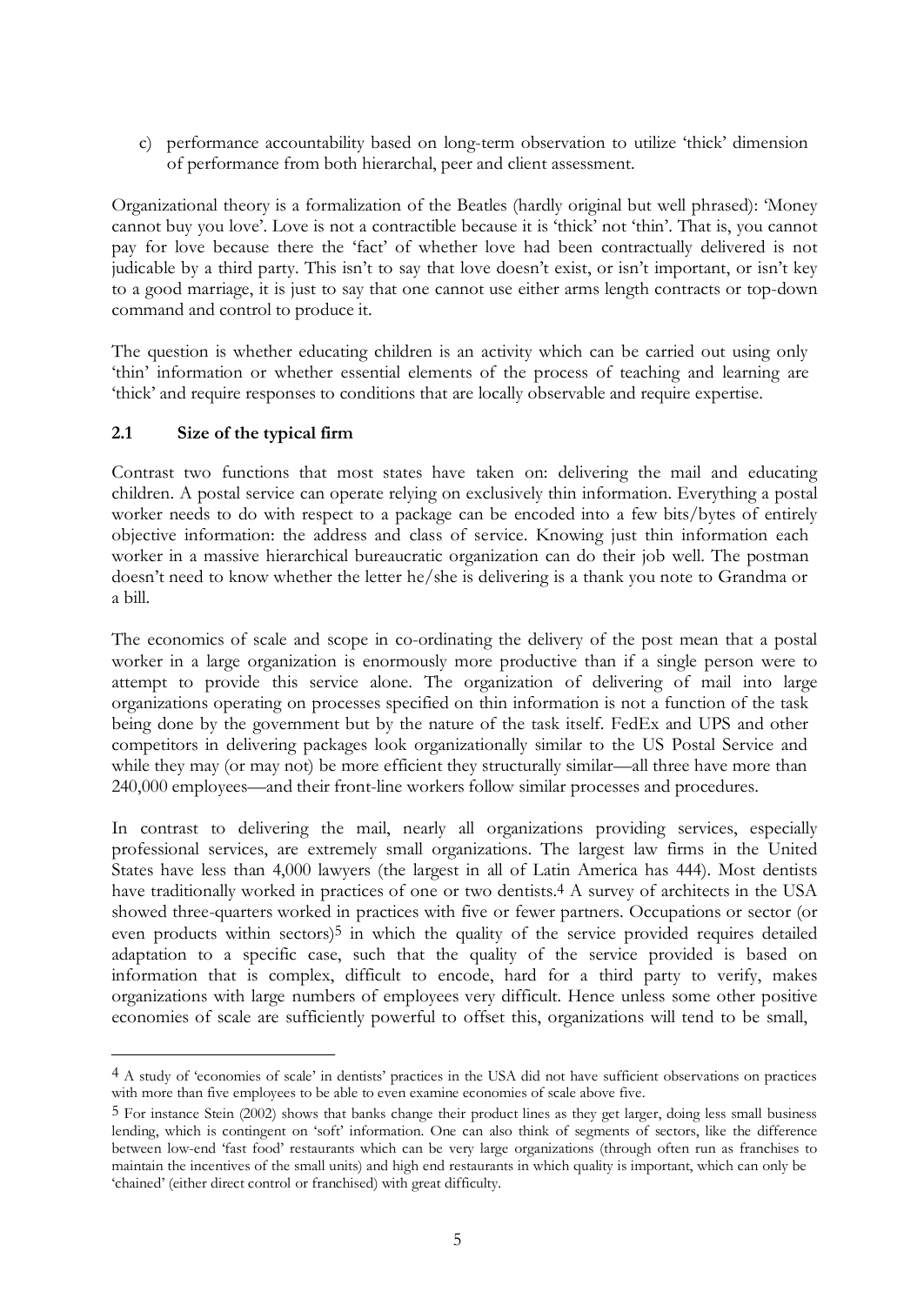with relationships handled without complex and rigid rules or organizational policies (including human resource policies), with performance assessed directly, and/or high powered incentives easier to create (e.g. small business owners).

|                                             |       | Extent to which successful creation of value in the activity relies on application by<br>front-line workers of specialized knowledge to difficult to externally observe<br>features of the particular case                      |                                                                                                                                                                                                |  |  |  |
|---------------------------------------------|-------|---------------------------------------------------------------------------------------------------------------------------------------------------------------------------------------------------------------------------------|------------------------------------------------------------------------------------------------------------------------------------------------------------------------------------------------|--|--|--|
|                                             |       | Thick                                                                                                                                                                                                                           | Thin                                                                                                                                                                                           |  |  |  |
|                                             | Small | 'Practices'—small organizations, often<br>owned by professionals as sole<br>proprietors or partners<br>Examples: dentists, architects,<br>lawyers, medical specialists                                                          |                                                                                                                                                                                                |  |  |  |
| Extent of<br>economies of<br>scale or scope | Large | 'Franchises'—large organizations that<br>reap economies of co-ordination in<br>some areas (e.g. marketing) while<br>relying on small units for 'thick'<br>aspects of operation<br>Examples: fast food, budget hotels,<br>armies | 'Bureaucracies'—large organizations,<br>owned by large anonymous shareholders<br>or non-profits, nearly all workers on salary<br>Examples: postal services, railroads,<br>automobile producers |  |  |  |

Table 1: How the importance of 'thick' information and economies of scale affect expected organization size

Source: Author's compilation.

A cost of a large size organization is that it becomes more dependent on 'hard' information in its produces, policies, and personnel decisions as it is increasingly difficult and costly to convey and utilize 'soft' information.6 If organization size is exogenous, (or chosen for reasons besides organizational efficiency or efficacy) one can get mismatch between organizational size and the intrinsic nature of the activity: with services that require the extensive utilization of 'soft' information being run in large organizations that can only use 'hard' information.

Is basic education as a task is more like dentistry or delivering the mail? Or, more specifically, what are the components of a system of basic education and which elements of delivering basic education are like delivering the mail and which elements of delivering basics are like dentistry? That is, if one lists all the tasks that someone needs to carry out for a child to have a successful educational experience some are highly technical and have economies of scale and need to be done infrequently such as the preparation of textbooks and other curricular materials or the development and administration of some learning assessments, some are quintessentially 'thin' logistical and require some central co-ordination such as the placement and construction of new buildings, and some require 'thick' interactions between an individual teacher and an individual learner.

One comparison of interest is with US private universities that compete against each other for students and faculty in a national market. The best universities in the US have all been around for over 100 years—some nearing 400—and yet all are still extremely small in their undergraduate enrollment, typically between 5,000 and 7,000 undergraduates (when the national pool of all four-year enrollees is 12 million and even if we limit this to other private is 5.1 million). Moreover, of the top 22 universities in America the *largest* private university is Cornell with 14,000 undergraduates and the largest of all (ranked at a tie for 20) is University of

<sup>6</sup> A literature uses the costs and benefits of size as a positive model to explain the size distribution of firms across sectors or activities assuming that organizations can explicitly choose their size.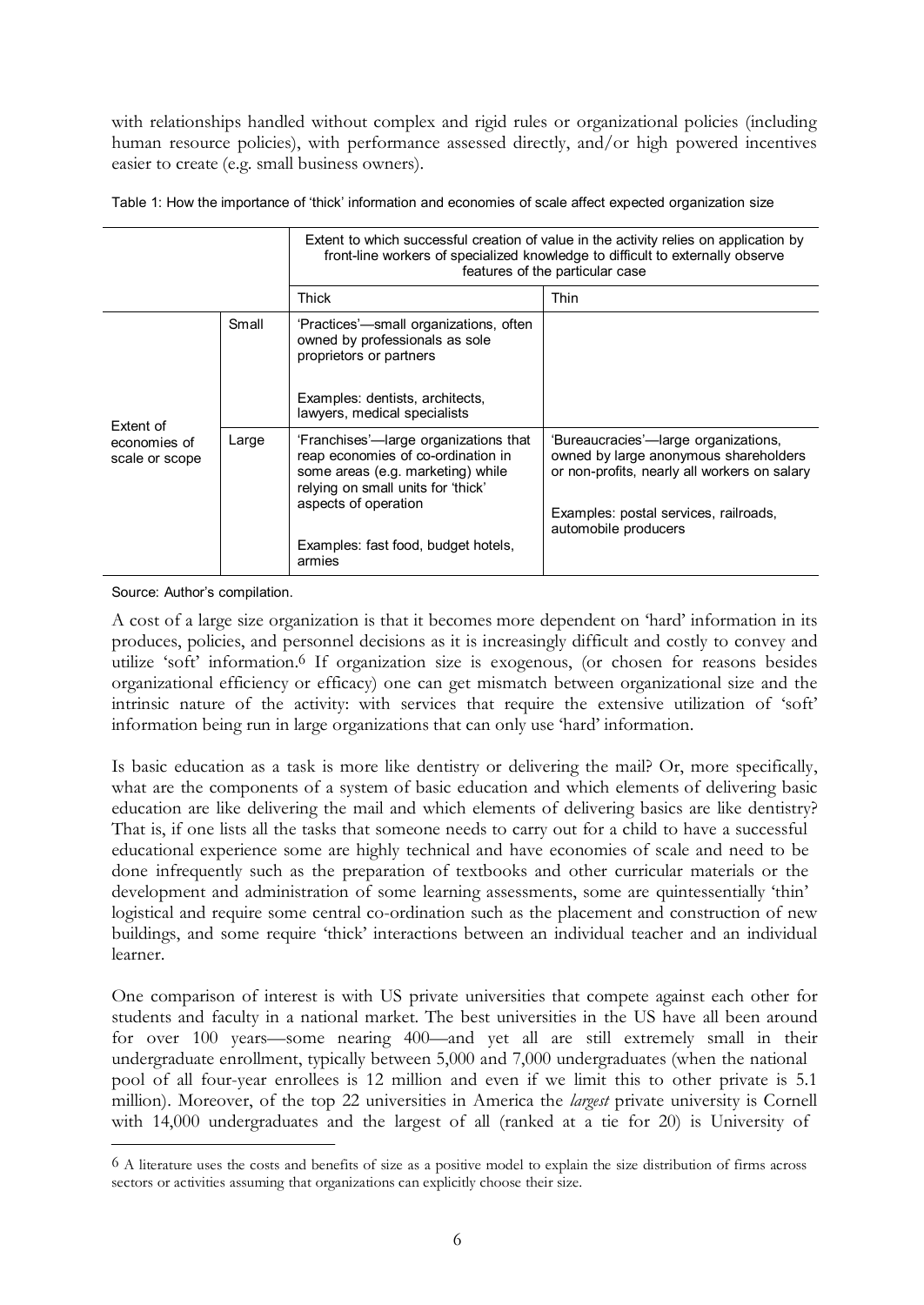California, Berkeley campus. All told the top 22 universities (the top 20 including ties) have only 157,000 students—just 1.2 per cent of all enrollees and even only 3 per cent of the private enrollees. This suggests that, for whatever reason, there is no dynamic that makes the best universities grow over time.

| US news<br>ranking | University                     | Founded | Undergraduate<br>enrollment |                         | Share of US enrollment in four year<br>degree granting institutions (2009) |
|--------------------|--------------------------------|---------|-----------------------------|-------------------------|----------------------------------------------------------------------------|
|                    |                                |         |                             | Total %<br>(12,906,365) | Private %<br>(5, 197, 108)                                                 |
|                    |                                |         |                             |                         |                                                                            |
| 1                  | Princeton                      | 1746    | 5336                        | 0.041                   | 0.103                                                                      |
| $\overline{2}$     | Harvard                        | 1636    | 6658                        | 0.052                   | 0.128                                                                      |
| 3                  | Yale                           | 1701    | 5405                        | 0.042                   | 0.104                                                                      |
| 4                  | Columbia                       | 1751    | 6068                        | 0.047                   | 0.117                                                                      |
| 5 (tie)            | Stanford                       | 1885    | 7063                        | 0.055                   | 0.136                                                                      |
| 5 (tie)            | University of Chicago<br>(tie) | 1890    | 5590                        | 0.043                   | 0.108                                                                      |
|                    | Total top 22 Universities      |         | 157700                      | 1.222                   | 3.034                                                                      |
|                    | Top five liberal arts colleges |         |                             |                         |                                                                            |
| 1                  | Williams                       |         | 2052                        | 0.016                   | 0.039                                                                      |
| $\overline{2}$     | Amherst                        |         | 1817                        | 0.014                   | 0.035                                                                      |
| 3                  | Swarthmore                     |         | 1552                        | 0.012                   | 0.030                                                                      |
| 4 (tie)            | Bowdoin                        |         | 1839                        | 0.014                   | 0.035                                                                      |
| 4 (tie)            | Middlebury                     |         | 2516                        | 0.019                   | 0.048                                                                      |
| 4 (tie)            | Pomona                         |         | 1607                        | 0.012                   | 0.031                                                                      |

Table 2: Top quality private colleges and universities in the USA are nearly all old and still very small

Source: <http://www.usnews.com/education> for rankings, enrollments and dates of founding. For total enrollments in US[A http://nces.ed.gov/programs/digest/d11/tables/dt11\\_196.asp.](http://nces.ed.gov/programs/digest/d11/tables/dt11_196.asp)

And these are universities that typical have graduate degrees and a research focus that might make them even larger than if they only had a teaching mission. If one looks at the top liberal arts colleges, which focus more on undergraduate teaching, they are much smaller. The largest of the top five is Williams College with just over 2,000 students.

The contrast with industries with economies of scale and no diseconomies due to informational and contracting issues in scaling up quality services could not be more stark. The top four banks in America have 39 per cent of customer deposits. The top three internet search engines account for 95 per cent of searches. Even in services that have to be delivered locally and face-to-face but with economies of scale and replicable outlets there is huge concentration, the top ten grocery chains account for 65 per cent of all sales (with Wal-Mart alone capturing 28 per cent of sales).

The size of the units at which elementary (primary plus upper primary) education is managed in India could not present a clearer contrast. In India's federal structure elementary education is a state subject so that each state controls the sector. But most Indian states (though, as with all statements about India there are variations) manages education—from teacher training, hiring, assignment, classroom construction, textbook acquisition, evaluation—at the state level. Not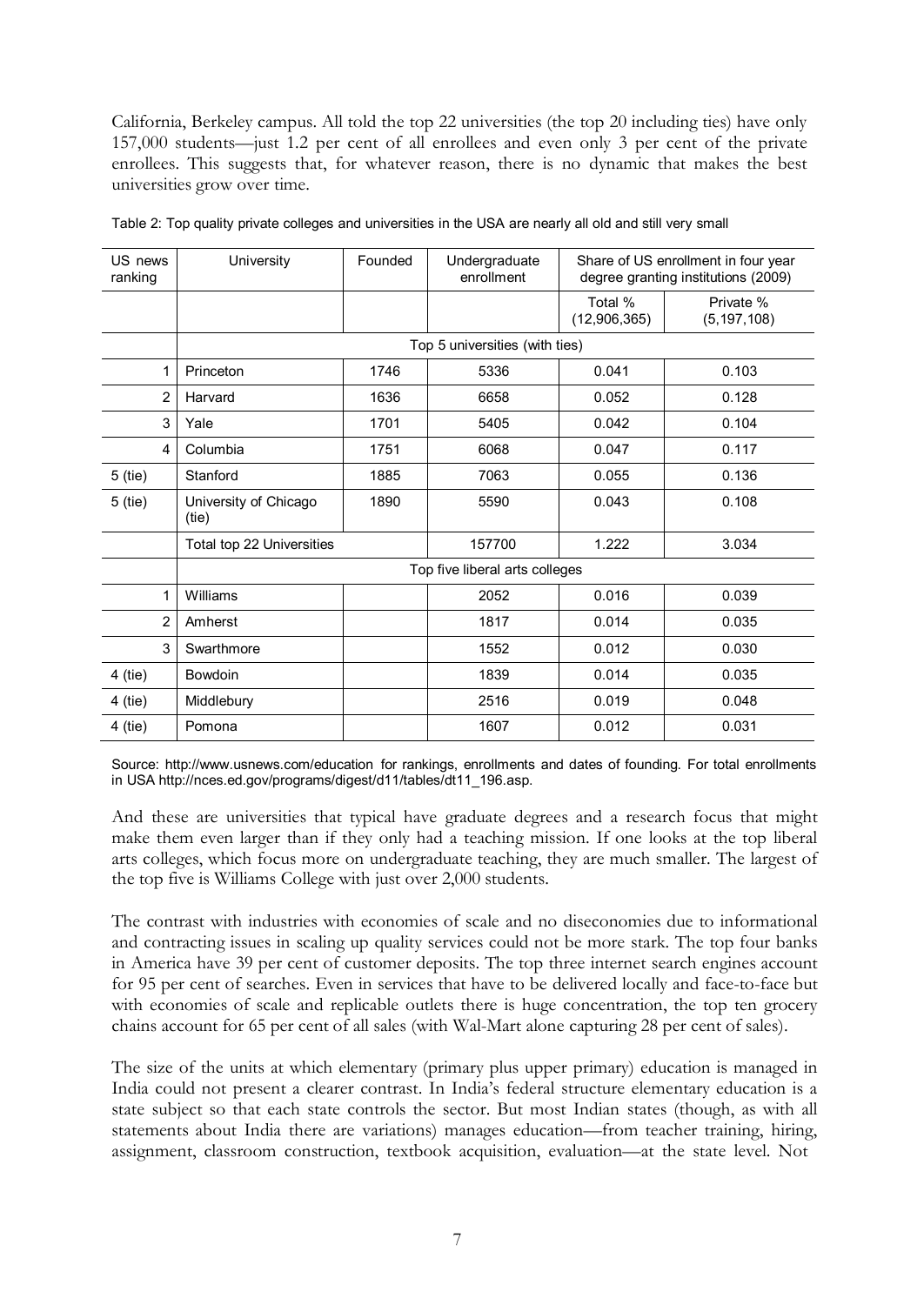surprisingly, given that there are a billion people, each Indian state is huge—most much larger than the typical (median) country.

The 14 largest Indian states run systems of elementary education with more 3.5 million students enrolled and over 125,000 teachers. This is more students that a large country like Germany has—and Germany has little national control over primary education but itself has a federal system in which states control education. Sweden relies on local control of schools even though its total enrollment of students is smaller than the twentieth largest Indian state listed. America's *largest* school district—New York City—which is widely considered to be too large to be manageable—has less than a million students total K-12, is smaller than 18 Indian states and the second largest US district, Los Angeles, has less students total K to 12 than Himachal has just in elementary.

| Table 3: Total enrollment and number of teachers in elementary education in selected Indian states, contrasted |  |  |  |  |  |
|----------------------------------------------------------------------------------------------------------------|--|--|--|--|--|
| with other countries and with school districts in the USA                                                      |  |  |  |  |  |

| State/UT                                          | Total enrollment in<br>elementary education in | Total government<br>teachers |
|---------------------------------------------------|------------------------------------------------|------------------------------|
|                                                   | government schools                             |                              |
| <b>Bihar</b>                                      | 20,519,815                                     | 347,330                      |
| <b>Uttar Pradesh</b>                              | 19,585,396                                     | 509,508                      |
| West Bengal                                       | 13,256,933                                     | 449,724                      |
| Madhya Pradesh                                    | 10,221,216                                     | 268,471                      |
| Maharahstra                                       | 7,231,470                                      | 289,067                      |
| Rajasthan                                         | 7,155,509                                      | 266,505                      |
| Andhra Pradesh                                    | 6,175,060                                      | 348,221                      |
| Gujurat                                           | 5,982,181                                      | 206,203                      |
| Odisha                                            | 5,565,229                                      | 205,335                      |
| Jharkand                                          | 5,390,338                                      | 127,774                      |
| Karnataka                                         | 4,783,689                                      | 228,681                      |
| Tamil Nadu                                        | 4,226,225                                      | 149,868                      |
| Assam                                             | 4,174,185                                      | 145,935                      |
| Chattisgarh                                       | 3,789,376                                      | 161,268                      |
| Germany (total Primary, gov't and private)        | 2,912,938                                      |                              |
| Punjab                                            | 2,193,899                                      | 110,284                      |
| Haryana                                           | 2,135,714                                      | 83,332                       |
| Delhi                                             | 1,742,738                                      | 44,523                       |
| Kerala                                            | 1,007,249                                      | 53,738                       |
| New York City Department of Education (All, K-12) | 995,336                                        |                              |
| Uttarkhand                                        | 907,931                                        | 44,643                       |
| <b>Himachal Pradesh</b>                           | 695,417                                        | 17,776                       |
| Los Angeles Unified School District (all K-12)    | 667,273                                        |                              |
| Sweden (all primary, gov't and private)           | 576,299                                        |                              |
| Finland (all primary, gov't and private)          | 160,133                                        |                              |

Sources: DISE State Report Cards 2011 for enrollment and teachers in Indian states, UIS data for Germany and Sweden total enrollment, [http://en.wikipedia.org/wiki/List\\_of\\_the\\_largest\\_school\\_districts\\_in\\_the\\_United\\_States](http://en.wikipedia.org/wiki/List_of_the_largest_school_districts_in_the_United_States) \_by\_enrollment for enrollment in US school districts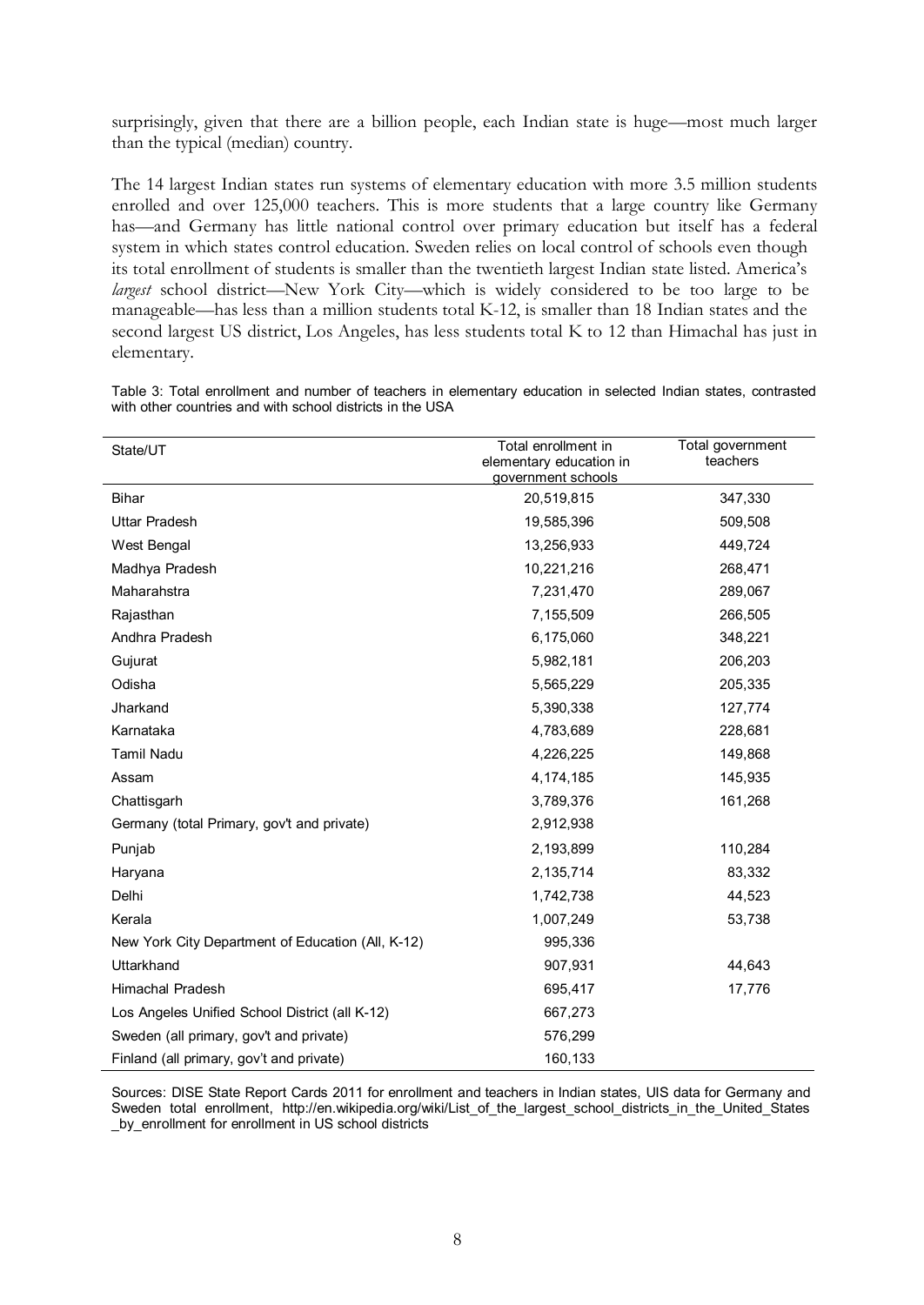These massive system enrollment sizes make the number of teachers employed truly staggering. Returning to the analogy of the large sizes of firms that deliver parcels due to the ability to organize the process using thin information combined with economies of scale due to coordination, two of the largest 20 private sector employers in the USA are the Fortune 500 companies United Parcel Service with 310,010 employees and FedEx with 255,573. Seven Indian states employ more teachers at the elementary level than FedEx.

Yet one thing known for absolute certain from the research on the determinants of learning is that, beyond the size of a single modest school, there are no few, if any, economies of scale to the teaching and learning components of schooling systems (that is, as I discuss below there might be economies of scale to producing textbooks or assessments but not to teaching and learning).

This is obvious as in India and Pakistan nearly all of the private entrants to which parents are sending children are 'mom and pop' single schools. In the private sector in which size is determined by the trade-off between economies of scale and diseconomies of organizational scale from the management of the 'thick' information involved in teaching the single schools compete successfully against both large public and mostly resist consolidation into larger private organizations.

This suggest that the existing extremely large scale at which schooling systems are managed is almost certainly a mismatch relative to the scale at which systems can—and would—operate effectively in the absence of design decisions being driven by forces extraneous to teaching and learning.

#### **2.2 Boundaries of organizations (vertical and horizontal integration)**

A second key element of the economics of organizations is to use the structure of information to examine the boundaries of the organization. The key decision is the 'make versis buy' decision. What is it that the organization makes itself and what is it that an organization produces using employees under its own control.

The boundaries of the firm have two dimensions:

*Vertical—*which of the inputs needed in the final product does the firm produce and which does the firm buy from other suppliers?

*Horizontal*—what is the range of final products that a firm produces?

An organization that produces one product, say a Christian denomination that produces religious services for its parishioners, can decide whether or not to 'make' certain inputs or 'buy' them. This depends on how reliably the contract can be specified so that the supplier neither 'holds up' and extracts too high a price nor provides inputs inappropriate to the purpose.

So a church may need pews for its parishioners to sit on. It is unlikely that the denomination will decide it needs to make its own pews—those can be bought.

The church may need someone to play the organ. While one might have a slight preference for those of its own denomination, this can be contracted out as the organ performance is contractible.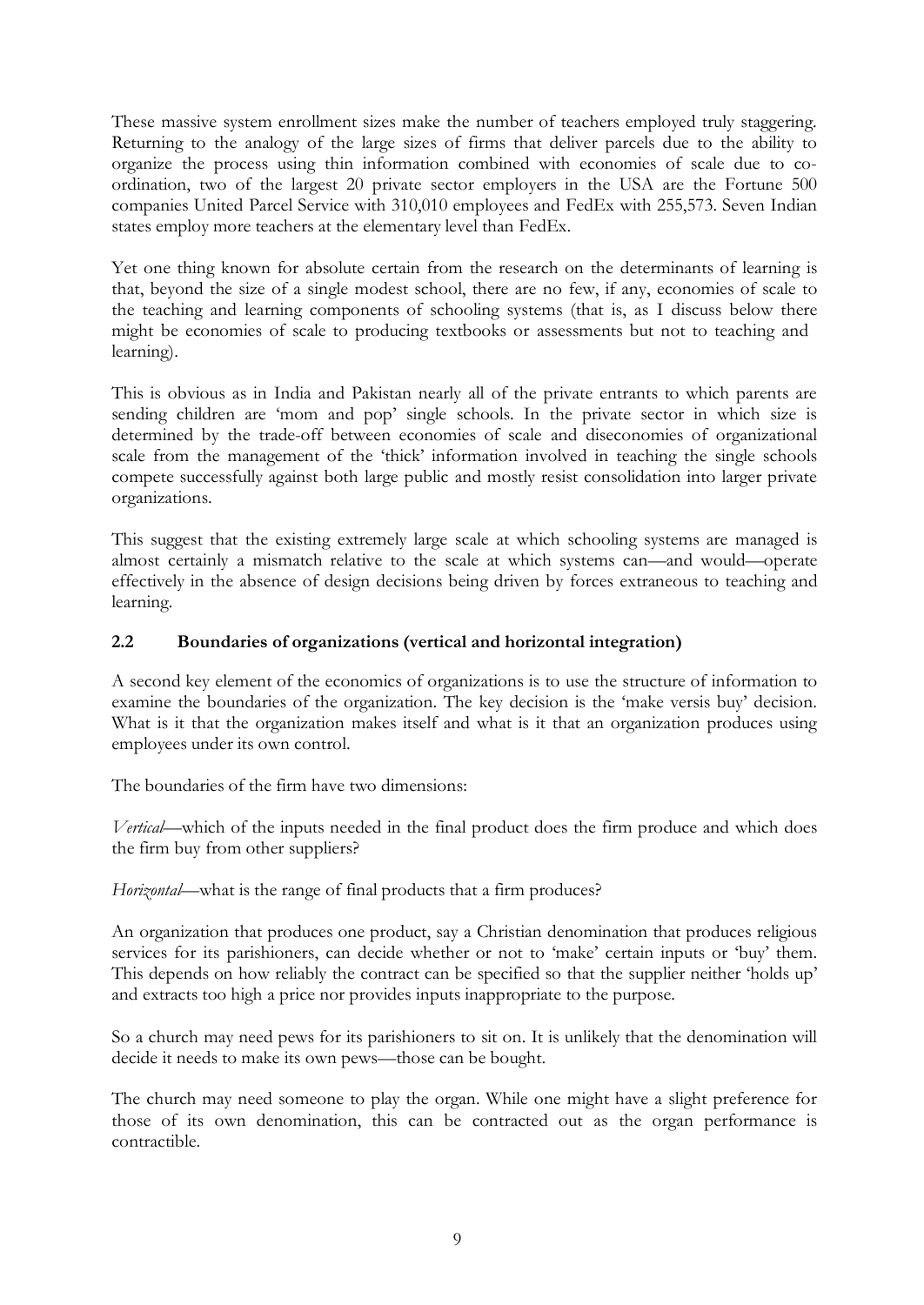The denomination will need some sermons. This is the core of the religious service that is very difficult to 'buy' and is typically regarded as a crucial, if not the only crucial, element of the production of a religious service. The 'core' of the organization are those things that cannot be contracted out and hence the decision must be 'make' not 'buy' for those elements.

How does this apply to basic education? Start with a single child. What does that child need for effective learning?

The first requirement is a teacher. The teacher must:

- Know the goal, what it is the child is to learn,
- Know the subject matter to be taught,
- Have mastery of at least one effective technique for teaching the material,
- Be able to assess whether a student has mastered the material,
- Be motivated to assist the child's learning.

In addition, the teacher must be supported with:

- Physical facilities adequate to the learning process,
- Instructional materials.

Building from the primordial interaction of child and teacher in the context of elementary education leads to the classification of the seven basic functions that *any* provider must undertake in order to deliver *any* educational or instructional service. In thinking through the allocation of responsibilities for elementary education it is worth keeping in mind that government production of elementary education is a very special case of a broad class of the production of educational or instructional services. That is, this generic description of the learning process applies to the range of instructional settings: a private tutor teaching a language, a firm providing training to its own workers, a firm providing training in vocational skills (e.g. computer training), a surgeon learning a new operation, an athlete learning a sport, a not-for profit elementary school.

A 'system' is structured with an allocation of responsibilities across types of organizations, which then can be managed and held accountable for their responsibilities in various ways.

Table 4 illustrates a schematic of possibilities for a country like India that has a five tiered federalism. A specification of the system is a complete allocation (each required function has to be done by some organization) and reasonably unique as effective accountability requires that the organization responsible be clear, and have adequate resources to accomplish their assigned tasks.

In Table 4 vertical integration is represented by an allocation of all responsibilities to a single vertical column. A state-level ministry of education, for instance, could be responsible for all aspects of producing schooling, from the setting of curriculum to the planning of the physical assets by choice of location of schools, to the training of teachers, to the hiring and assignment and supervision of teachers, to the evaluation of performance.

The alternative arrangement is to break the vertical integration links so that the system isn't 'top down' or 'bottom up' (everything done by the individual unit) but rather 'pull apart'—so that functions are done by different organizations at different scales and the pieces are held together by more 'arms-length' or repeated contractual or regulatory relationships.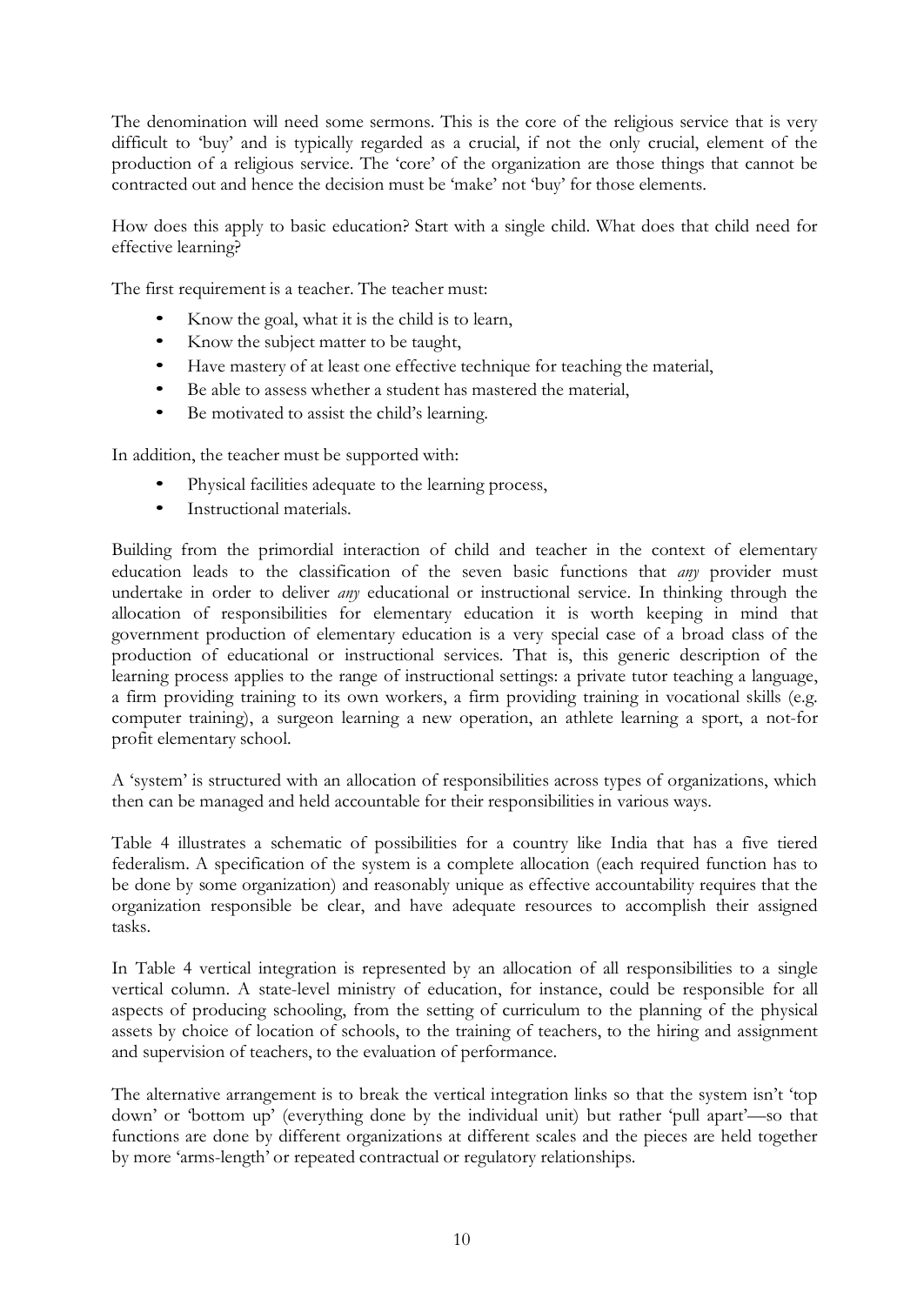That is, there is no reason why the same organization which produces the curriculum should also be responsible for training teachers should also be responsible for building schools should also be responsible for evaluation.

| <b>Broad</b>           | Activity                                   | Responsibility |                                             |          |              |           |      |             |                                                               |
|------------------------|--------------------------------------------|----------------|---------------------------------------------|----------|--------------|-----------|------|-------------|---------------------------------------------------------------|
| function<br>(common    | (Specific to elementary education)         |                |                                             |          |              | Village   |      |             |                                                               |
| across all<br>sectors) |                                            | Central        | State                                       | District | <b>Block</b> | Panchayat | Gram | User groups | (public<br>private)<br>Service<br>Front-line<br>Provider<br>õ |
| Policy design/         | Curriculum design                          |                |                                             |          |              |           |      |             |                                                               |
| standards              | Learning achievement standards/goals       |                |                                             |          |              |           |      |             | monitoring and evaluation)                                    |
| Planning               | Plans for physical expansion               |                |                                             |          |              |           |      |             |                                                               |
|                        | Plans for quality improvement              |                |                                             |          |              |           |      |             |                                                               |
| Asset creation         | Human capital                              |                |                                             |          |              |           |      |             |                                                               |
|                        | Teacher training                           |                |                                             |          |              |           |      |             |                                                               |
|                        | Social capital                             |                |                                             |          |              |           |      |             |                                                               |
|                        | Physical capital<br>School construction    |                | Vertical integration with state responsible |          |              |           |      |             | Vertical integration with each school responsible             |
| Operation              | Beneficiary selection                      |                |                                             |          |              |           |      |             |                                                               |
|                        | Choice of students for targeted programmes |                |                                             |          |              |           |      |             |                                                               |
|                        | Promotion of universal enrollment          |                | đ                                           |          |              |           |      |             |                                                               |
|                        | Recurrent expenditures (non-wage)          |                |                                             |          |              |           |      |             |                                                               |
|                        | Textbook choice/purchase                   |                | all functions                               |          |              |           |      |             |                                                               |
|                        | Learning materials                         |                |                                             |          |              |           |      |             |                                                               |
|                        | Maintenance                                |                |                                             |          |              |           |      |             | for all aspects                                               |
|                        | Maintenance of school buildings/facilities |                |                                             |          |              |           |      |             |                                                               |
|                        | Personnel                                  |                | in basic                                    |          |              |           |      |             |                                                               |
|                        | Compensation                               |                | education                                   |          |              |           |      |             | ቧ                                                             |
|                        | Hiring of teachers                         |                |                                             |          |              |           |      |             | basic                                                         |
|                        | Assignment of teachers to specific classes |                |                                             |          |              |           |      |             |                                                               |
|                        | Performance evaluation                     |                |                                             |          |              |           |      |             | education                                                     |
|                        | In-service training                        |                |                                             |          |              |           |      |             |                                                               |
|                        | Promotion across grades                    |                |                                             |          |              |           |      |             |                                                               |
| Monitoring and         | Monitoring                                 |                |                                             |          |              |           |      |             |                                                               |
| evaluation             | Individual student progress                |                |                                             |          |              |           |      |             |                                                               |
|                        | School processes                           |                |                                             |          |              |           |      |             |                                                               |
|                        | Evaluation                                 |                |                                             |          |              |           |      |             | (from curriculum to                                           |
|                        | Assessment of learning achievement         |                |                                             |          |              |           |      |             |                                                               |

Table 4: Matrix for allocation of responsibilities across organizational tiers

Source: Adapted from Pritchett and Pande (2006).

Those who study organizations and systems contrast 'tight' and 'loose' coupling. In a tightly coupled system each individual bit is centrally controlled to achieve benefits of co-ordination of activities across the parts of the organization. In a loosely coupled system each piece of the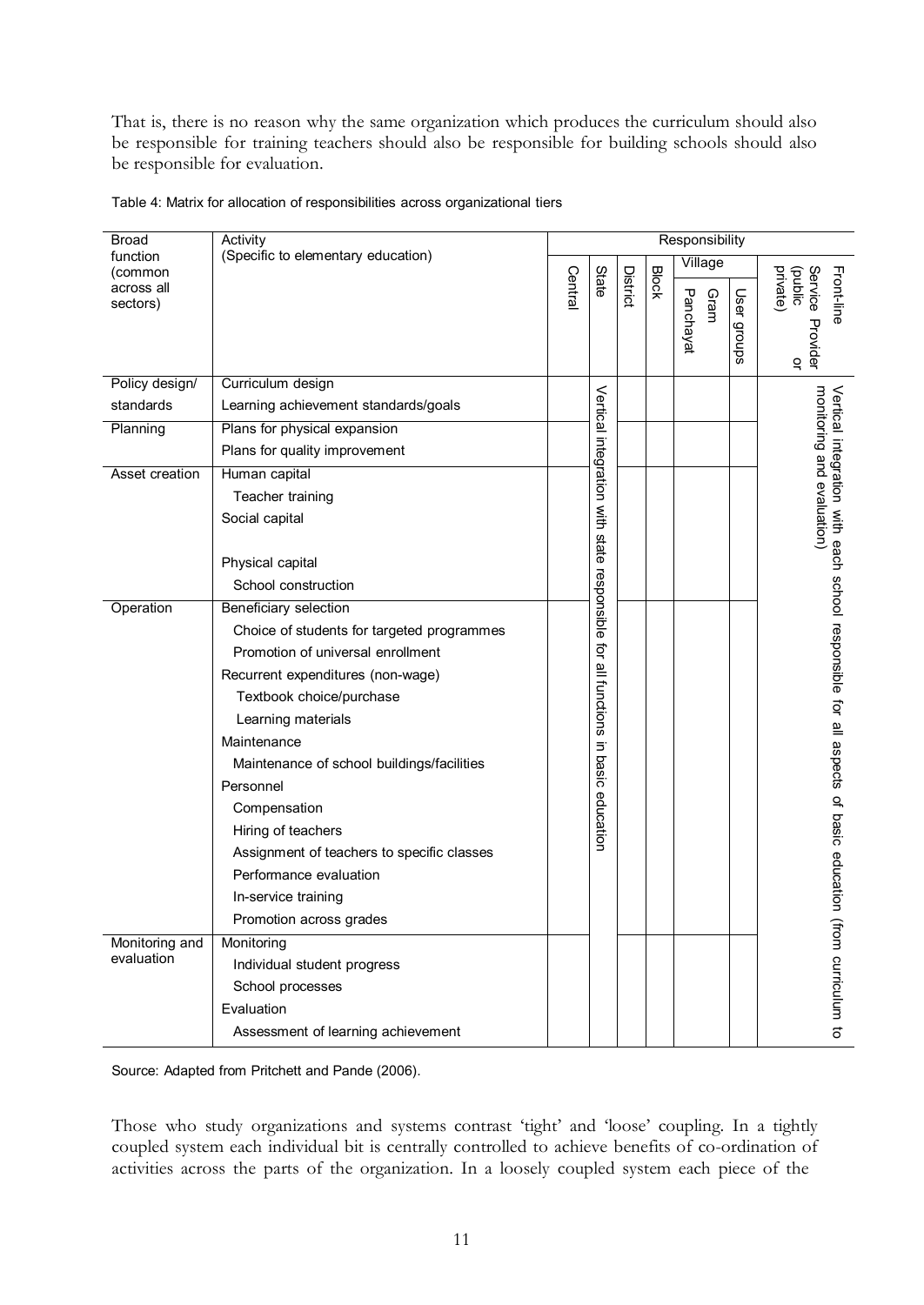system doesn't need to know the details of what other parts of the system are doing in order to carry out their part well. The pioneering contribution in the organizational literature used the example of basic education in the USA as a arch-typical 'loosely coupled' system in which each piece of the system—including schools and classroom teachers—have substantial autonomy.

Numerous examples in education illustrate the potentials of loose coupling. In particular, separating the setting of standards for and assessment of achievement of learning can be completely separated from the actual operation of the school. For instance, the International Baccalaureate (IB) programme provides private or public schools with a rubric, standards, and a means of independent evaluation of student work from the central IB programme while leaving each school free to organize its instruction however they choose and leave teachers completely free to accomplish the learning objectives.

There is no learning objective reason why the operation of schools is ever part of a tightly coupled system. The underlying explanation of why countries arrived at tight coupling has everything to do with the politics of socialization and nothing to do with learning objectives (Pritchett 2013).

James Scott's (1998) *Seeing Like a State* emphasized that many of the 'schemes to improve human condition' fail because they are state-initiated and hence adopt what he calls a 'bureaucratic high modern' approach. An essential component of 'modernization' was in fact the rise of organizations that were organized as Weberian bureaucracies which meant they formally operated on exclusively 'thin' criteria (two of the criteria of Weber's 'ideal' type of bureaucracy are that it operates based on 'rules' and that it takes action based on written records kept as files). An important component of the historical struggle over the control of schooling was making the systems of schools *more* bureaucratic.

The consolidation and centralization of the provision of education into 'bureaucratic high modern' organizations and systems has benefits, but also costs.7 Large hierarchical organizations (both public and private) tend to rely on bureaucratic processes and are incapable of explicitly relying on the discretion of their local agents to respond to the full richness and complexity of individual situations. In Scott's terms, less and less is 'visible' to large organizations. Goals are reduced to organizationally visible and controllable.

Centralization and consolidation of the control of schools *potentially* makes some aspects of the process of schooling more 'efficient' and *potentially* can reduce inequalities. However, what is potentially made more efficient are the tasks that are, by their nature, adequately carried out on the thin criteria on which bureaucratic organizations operate. So, for instance, if one is interested exclusively in the construction of a large number of schools in a short amount of time then a programme of school construction using an identical design and model may be a technically efficient approach. For instance, in the 1970s Indonesia build over 60,000 primary schools across the country in five years using a structured top-down programme. As Duflo (2001) has shown, these schools had the desired effect of raising enrollment rates.

However, the consolidation of control of the schooling system into large units makes the management of the thick aspects of a schooling system—the care and concern for learning progress of the individual child in the teacher-child interaction—much more difficult. The organizational pressures are overwhelming to reduce to thick to the same thin treatment as is

<sup>7</sup> The obvious example in the case of schooling is where the size of the jurisdiction for schooling is chosen on political and ideological grounds with a desire for homogenous nation-state socialization (Pritchett and Viarengo 2013).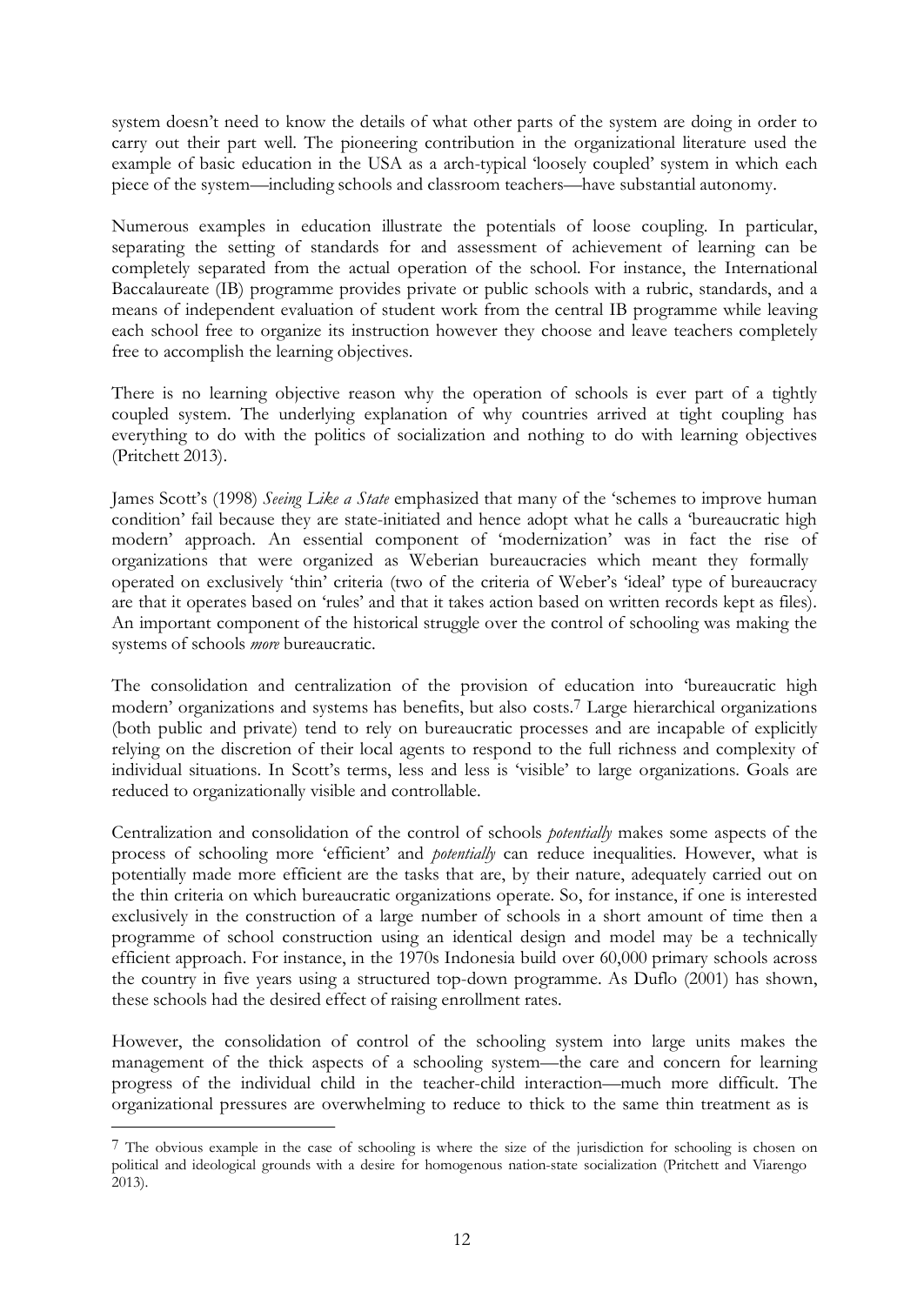given to enrollments and investments in buildings and purchase of inputs like chalk to simply assert that educational quality *is* the organizationally visible: *input* indicators (e.g. physical infrastructure, inputs), the *formal qualifications* of teachers, and *process compliance.*

One aspect of this is the advent of Education Management Information Systems (EMIS) as a tool for managing schooling systems. These EMIS tools attempt to improve the efficiency and efficacy of schooling by allocating resources across areas/districts/schools based on up to date information on which school lacks which element. So if one specifies the inputs—which school has a girl's toilet? Which classroom has a blackboard? What is the pupil to teacher ratio? Does each child have a textbook?—the resources will translate into learning.

#### **2.3 Thick versus thin and compensation structure**

The third area in which the new economics of information has addressed schooling is in the examination of compensation policies.

Principal-agent contracts are said to be 'high powered' if the payoff to the agent depends strongly on the observed output of the agent. For instance, piece rate wages for harvesting (e.g. x dollars per bushel of grapes picked) are entirely high powered—and the employer only has to mandate the verification of the output (e.g. that the grapes are not damaged in the process of picking) and can be indifferent about inputs (e.g. how much time it took the worker to pick the grapes). In occupations in which effort is very difficult to observe and profits to the firm is sensitive to worker effort—like used car sales—then high powered contracts will be the norm.

The typical wage contract is both low-powered and under-specified. That is, in a typical employment contract the worker receives the same money wage no matter what happens on outputs. Moreover, the typical employment contract is underspecified—the firm hires and retains the right to specify tasks to worker will engage in, within a broad range, from hour to hour and day to day. The primary recourse for the principal in a typical employment relationship is not changing the wage but separation—letting the worker go if they don't meet criteria which are often specified as compliance with firm policy (e.g. attendance) and perhaps measures of output. A typical civil service employment contract is perhaps the ultimate 'low powered' contract as, once confirmed in their civil service position their wage is only weakly related to performance and involuntary separation is extremely difficult for the hiring organization.

Work on teacher compensation has used the principal agent model to explore the difficulties of 'high powered' compensation on 'thin' output criteria (like test scores). An early contribution by Holmstrom and Milgrom (1991) used the example of teachers to illustrate the if there are multiple tasks that an agent is expected to perform, then making compensation 'high powered' on just one dimension (e.g. gain in student scores on standardized tests) will create incentives for teachers to change their mix of activities to produce gains on the measured components and downplay other, less measurable, activities. Proposals for integrating output measures, like student test scores, into teacher evaluation and hence compensation in the USA has produced an enormous theoretical and empirical literature in the USA.

The growing consensus is that current compensation and human resource policies for teachers inside 'bureaucracies' have two weaknesses.

First, they hire teachers on 'thin' criteria like formal degrees and performance on entrance examinations that have little or no connection to subsequent performance. That is, the extent to which the 'thin' criteria on which bureaucratic organizations hire (and in a deep sense, have to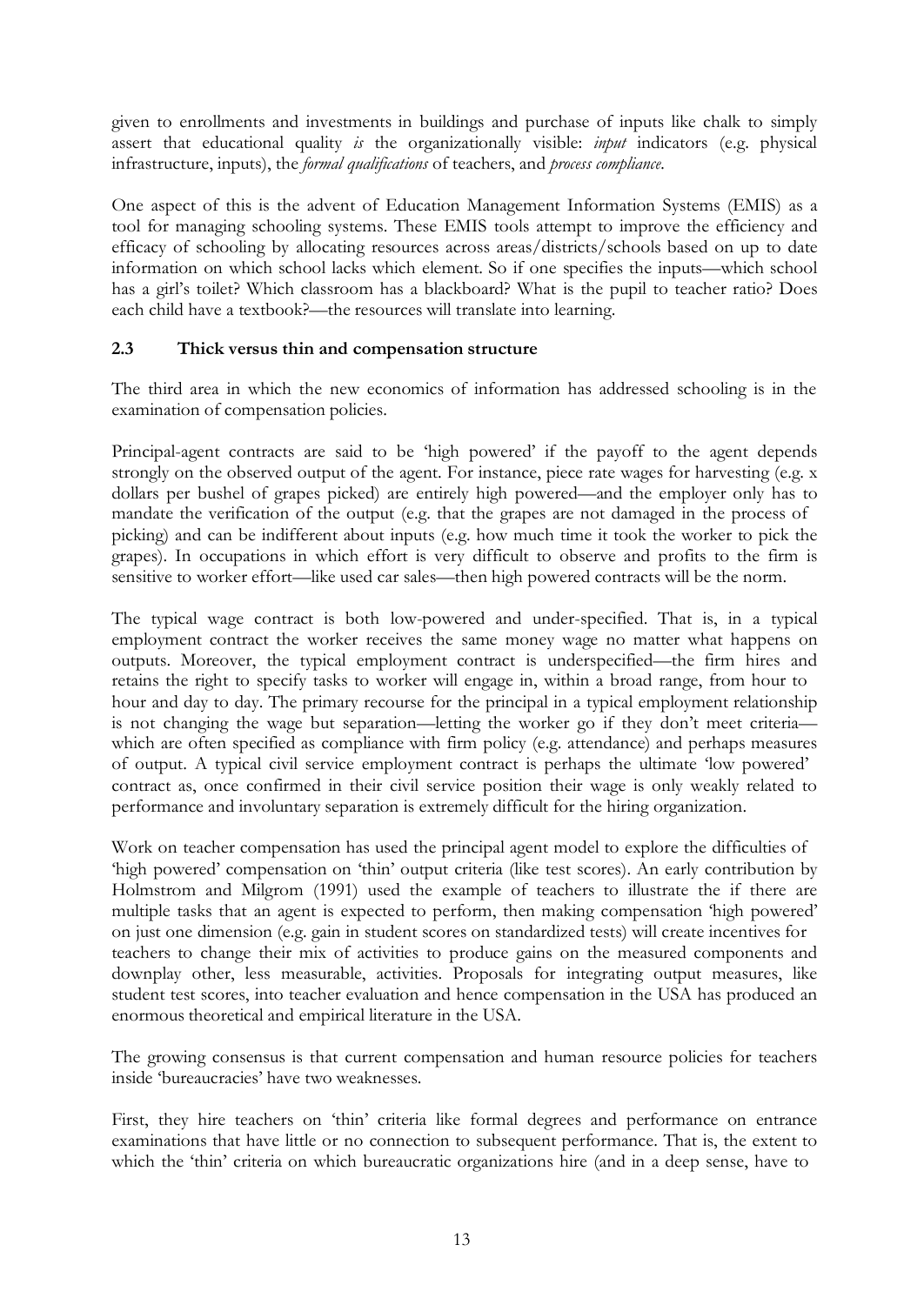hire given the nature of bureaucracies) is related to the actual quality of teachers (assessed in either a 'thin' output metric of scores or in 'thick' measures of total teacher quality) is near zero. There are teachers that are better at promoting student learning and teachers that are worse at promoting student learning. In US data which has been able to match students to teachers over extended periods, it can be shown this makes enormous difference to not only narrowly measured test score gains (e.g. Rivkin et al. 2005) but also to more broadly measured outcomes like attendance at college, job earnings, etc. (Chetty et al. 2011).

South Asian empirical findings reinforce these findings that the correlation of objectively measured 'thin' criteria like formal qualifications or seniority and student outcomes (of any type) is extremely low (e.g. Bhattacharjea et al. 2011). In fact, some studies find that, controlling for other characteristics, some of these correlations have unexpected directions as teachers with more seniority do worse, teachers with education qualifications do worse, teachers with civil service status do worse.

Second, the compensation scheme is 'zero powered'. That is, most teacher pay is based on strictly 'thin' criteria like qualifications or seniority and leaves very little scope for evaluation of teacher performance *of any type* (thin or thick). Again, this is a near necessary consequence of the nature of large, tightly coupled, bureaucracies. Teachers when teachers work in organizations the size of post offices it is very hard for their compensation structure to not look like that of the post office.

The contrast is not between compensation schemes that are zero powered and those which are high powered exclusively on 'thin' output metrics. Compensation schemes in organizations that produce high quality services—e.g. architectural firms, law partnership, top universities, medical practices, quality private schools—look like neither of these. All of these recognize that the assessment of the contribution of the individual to the organization depends on many 'thick' factors and hence have extended periods of multi-dimensional and subjective evaluation before making decisions about giving job security (e.g. 'making partner' or 'getting tenure'). Compensation after partner is also variable, but on subjective criteria of performance. The difficulty of maintaining these type of 'thick' compensation schemes in both retention and compensation may be one factor that makes it difficult to sustain large organizational sizes.

### **2.4 The fundamental mismatch between teaching and schooling system design**

Typically organization size, scope and design is determined by processes intrinsic to the activities in which they engage. This leads to both some commonalities in patterns as organizations engaged in similar activities have functional forces leading to similar features, but also variation as some organizations might go against the grain as a viable strategy for organizational survival. 'Fields' (or more crudely, 'industries') as collections of organizations end up with a variety of actors of various sizes engaged with other actors in a variety of networked relationships from close to pure arms-length.

But when subjected to survival pressure organizations have to align their internal organizational practices—such as the recruitment, compensation (including retention and promotion), and contracting with outsiders—with their own organizational strategy and the overall field in which they are engaged.

How does this apply to basic education?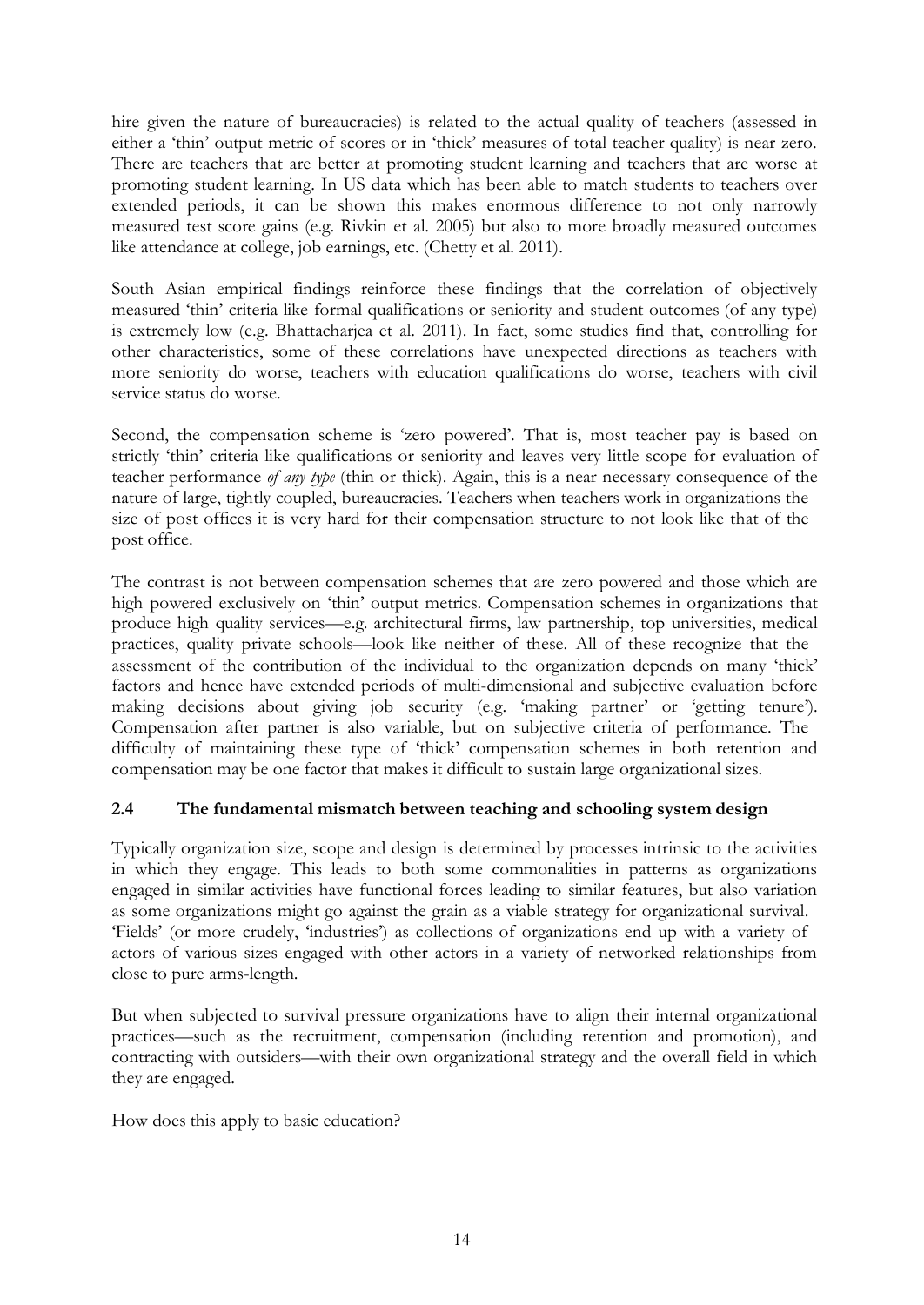First, experiences around the world prove both that it is *possible* to operate schools *both* at the completely local (indeed, single school) level and operate completely centralized systems—and nearly anything in between. There are no appreciable economies of scale in operating a school as is evidence by the fact that small, stand-alone, schools compete successfully against large schooling organizations, both public and private.

Table 5: Illustration of the fundamental mismatch between activities that involve 'thick' information flows and 'bureaucratic high modern' organizations

|                                                                                                                                                                                      | 'Practices'                                                                                                                                  | 'Franchises'                                                                                                     | 'Bureaucracies'                                                                                                             |
|--------------------------------------------------------------------------------------------------------------------------------------------------------------------------------------|----------------------------------------------------------------------------------------------------------------------------------------------|------------------------------------------------------------------------------------------------------------------|-----------------------------------------------------------------------------------------------------------------------------|
| Size of the typical organization<br>(trade off between economies of scale<br>and scope and co-ordination and<br>diseconomies of scale due to<br>transmission of 'thick' information) | Small (less than a few<br>hundred professional<br>employees)                                                                                 | Large for some<br>functions, small<br>operators                                                                  | Up to hundreds of<br>thousands of direct<br>employees                                                                       |
| Vertical/horizontal integration and/or<br>tight coupling (on 'thin' information)<br>versus 'loose' coupling                                                                          | Little vertical or<br>horizontal integration.<br>Embedded in loosely<br>coupled systems                                                      | Tight coupling in<br>some functions.<br>loose in others                                                          | Large degrees of<br>vertical and/or<br>horizontal integration,<br>tight coupling                                            |
| Compensation schemes and human<br>resource policies                                                                                                                                  | Retention and<br>compensation based<br>on 'thick' multi-<br>dimensional and long-<br>term evaluation                                         | Mixed                                                                                                            | Thin systems with low<br>powered compensation<br>(civil service the<br>extreme with full<br>retention, zero powered<br>pay) |
| Examples                                                                                                                                                                             | Doctors, architects,<br>dentists, lawyers                                                                                                    |                                                                                                                  | Postal services, private<br>firms with economies of<br>scale/scope                                                          |
| Examples in non-education services by                                                                                                                                                | High                                                                                                                                         | Medium                                                                                                           | Low                                                                                                                         |
| quality tier                                                                                                                                                                         | Restaurants, hotels                                                                                                                          | Fast food, motel<br>chains                                                                                       | Food services<br>contractors                                                                                                |
| Examples in education (when<br>organizational design is not determined<br>by politics)                                                                                               | Universities, nearly all<br>primary or secondary<br>private schools, most<br>non-test prep<br>instruction (e.g.<br>cultural arts, athletics) | Test preparation<br>for 'thin'<br>examinations,<br>some pedagogical<br>'types' of education<br>(e.g. Montesorri) | Testing services (e.g.<br>ETS), textbook<br>publishing                                                                      |

Source: Author's compilation.

By the same token systems can be made to work at different scales in a variety of ways. Germany is a federalized system and the Netherlands is a choice-based system and their 2012 PISA average differed by only a 3 points (on a 1 to 1000 scale with OECD student standard deviation of 100). USA is a local system and France is a highly centralized system and on reading and science scores the countries were virtually identical.

Second, the design of an education system is not usefully a debate between polarized opposites such as 'state' versus 'market' or 'centralized' versus 'decentralized' but hinges on an allocation of activities across actors. Achieving the 'right' level of allocation of autonomy and accountability can be accomplished in a variety of ways. Countries can be very centralized in say, curriculum and assessment, and yet teachers have near complete autonomy in the classroom.

Third, the features of a system need to fit together and the features of an organization in a system have to fit in the field in which the organization is embedded. That is, schools can only be held 'accountable' for actions for which they are given clear objectives and for which they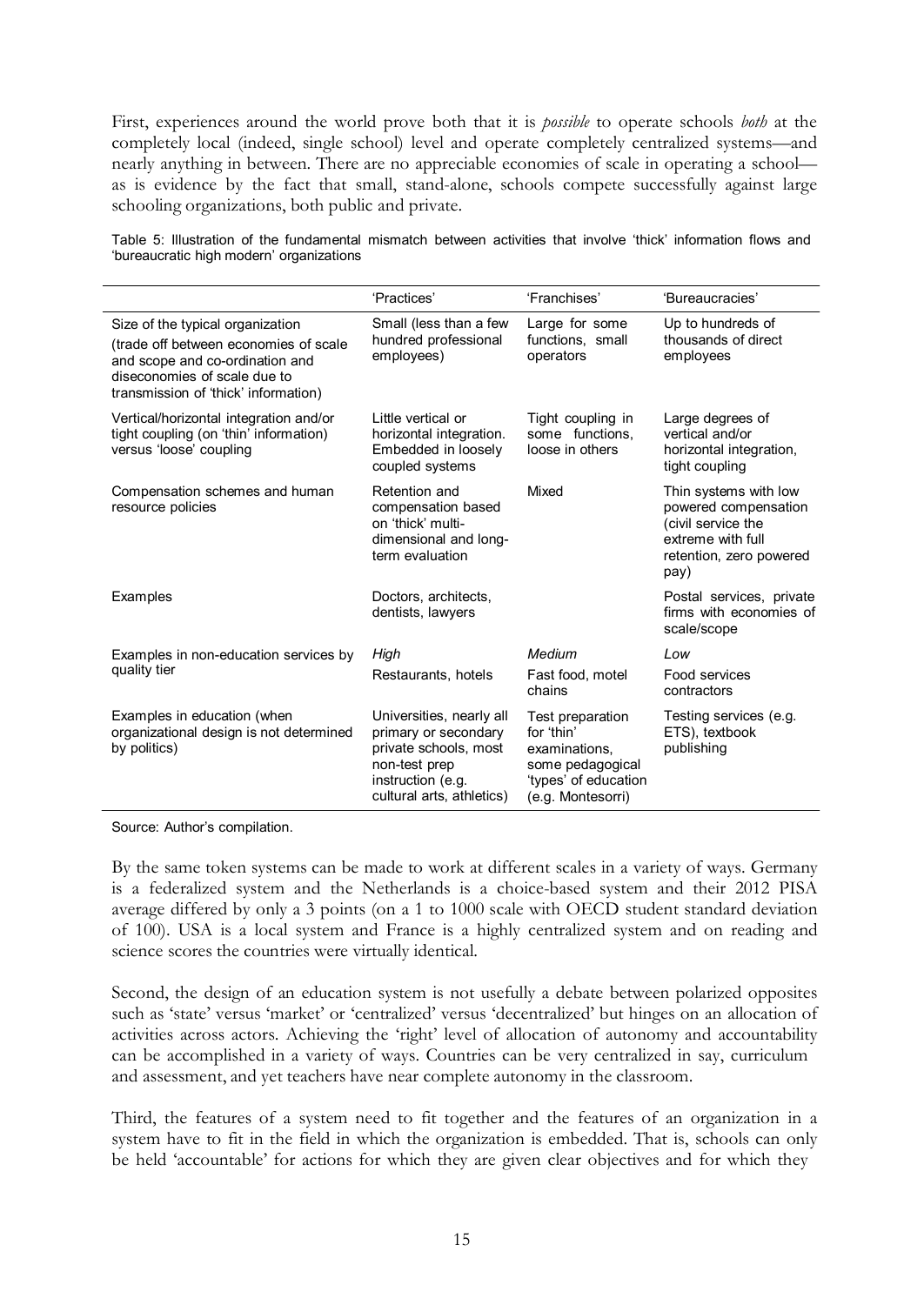could, in principle, accomplish. Similarly, expanding 'autonomy' only makes sense if a corresponding mode of accountability can be established.

This fit issues (organizations in systems and features in organizations) makes it very difficult to assess education interventions one by one—not matter how 'rigorously' this is attempted, impossible to predict the overall system impact of reform from adding up individual interventions and non-contextual 'policy' advice worthless at least (and perhaps worse than useless). That is, if teachers have zero autonomy or accountability for learning then teacher training may (likely will) fail to produce results—even. But the conclusion that 'teacher training doesn't work' holds only inside of the given conditions of motivation, autonomy and accountability.

Fourth, the issue is not just whether organizations or systems are managed on 'inputs' or 'outputs' but also on whether the 'outputs' and 'inputs' are treated as strictly 'thin' and how organizations handle the difficulties of 'thick' processes in which the information cannot be reduced to 'contractible' details. Parts of the process of teaching and learning are 'thick' in a way that are difficult, if not impossible, to reduce to 'thin' metrics of any type. So while one part of the attempt to bring greater 'accountability' into education systems is to emphasize 'outputs' (like learning) over 'inputs' (like enrollments) and while this is almost certainly can lead to improvements over pure thin management on inputs—most similar organizations (and private schools) are managed with thin outputs but rather using 'thick' information on inputs and outputs.

That said, what does this imply about the answer to the questions about South Asian basic education posed at the beginning: 'How did things get so bad?' and 'How do things stay so bad?' Here is a basic narrative.

Step one. The choice of the state/province as the level of sovereign control over education was decided on purely political grounds as a contestation between national and federal identities (most clearly in India with the realignment of state borders on language lines). This meant the size of the systems to be managed was chosen not on any consideration of what would produce learning but by purely political reasons about control of socialization. This produced control of school systems that, with the inevitable expansion to universal enrollment are enormous relative to any economic rationale. An activity that has (near) zero economies of scale or scope (the operation of a school and teaching in a classroom setting) was embedded in organizations of enormous size—much larger than any developed countries system. For instance, Finland (which has had success recently in improving learning) may well be a 'national' model but its total primary enrollment in 2011 was 160,133—making it  $1/50<sup>th</sup>$  the size of the typical India state, only a large district.

Step two. The adoption of large sizes for the organization of schooling sizes combined with the pro-government and more generally pro-'modern' adoption of bureaucratic high modernism that attempted to take the civil service structure (and the army) as an organizational ideal. This meant all aspects of education, from hiring of teachers, to postings, to allocation of budgets, had to be reduced to the thin criteria on which bureaucracies can 'see'. This was a deliberate and selfconscious displacement of traditional and informal systems that were 'thick' and had local roots as these systems were seen as 'old fashioned' and 'undesirable'. This had the unfortunate, if inevitable, consequence of both eliminating local and community feedback into the accountability of the schooling system and of focusing management of schooling systems on features that were thin (see below).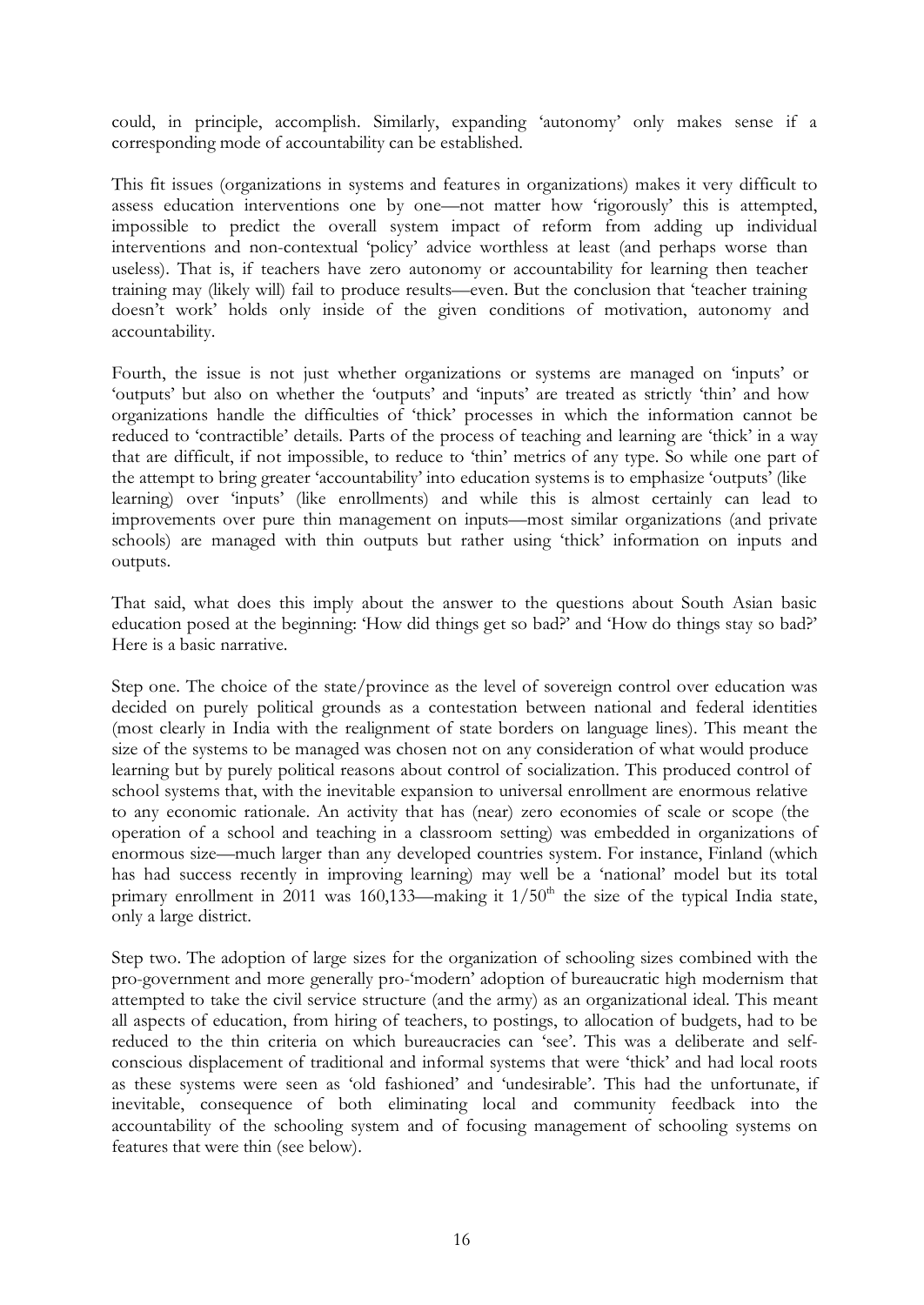Step three. The organizational mismatch plus disconnection from organic 'informal' accountability with parents and communities plus the narrow formulation of goals creates an organization without sufficient internal drive or external support to resist the gradual deterioration of performance from outside pressures. Those within the system with drive for performance gradually lose out to pressures for patronage, corruption of internal controls for hiring and postings, resistance to any external pressures by unions, and process compliance is the only viable mode of operation even for concerned and dedicated teachers and headmasters in the system.

Step four. Once things have gone beyond a critical threshold of dysfunction changing direction becomes difficult because internal support is weak, internal resistance is strong, external allies for performance are weak (in part because many (powerful) parents have abandoned the public system and no longer have a direct stake in its improvement), and the system itself has no reliable measures or metrics of performance against which to judge itself. Things can therefore remain awful for a long time, even as nearly all actors in the system and in society recognize the magnitude of the problem.

#### **3 Global mimicry on enrollments and inputs**

Education is a clear example of the operation of the vectors of global isomorphism. That is, how do the ideas and practices adopted in one set of circumstances become the norm adopted in others? The literature on the sociology of organizations describes isomorphic mimicry as an organizational strategy.8 This literature discusses three types of mimicry: mimetic, normative, and coercive. *Mimetic* is simply copying through observation. *Normative* is the process whereby approaches are adopted as the desirable norm which are internalized. *Coercive* is when mimicry is essentially forced on other actors as a condition of co-operation. Each of these three pressures for mimicry is in strong operation in the field of education.

While this may not have been a central features in how education in South Asia became and remained of low learning quality, the global isomorphism allowed these countries to receive substantial amounts of external assistance and even support for their efforts in education and created little or no pressure for improvement. This is in part because the external pressures were not for learning performance at all, but nearly exclusively for (a) increased enrollments and (b) expanded inputs. If countries did not demonstrate progress on those two there was external advocacy and encouragement to change, but as long as they could demonstrate progress on these two fronts the 'international community' was happy to provide financial assistance and support.

The norm of the universal primary education came into development discussions early. The *UN Declaration of Human Rights* was adopted in December 1948. Article 26 of this declaration states:

(1) Everyone has the right to education. Education shall be free, at least in the elementary and fundamental stages. Elementary education shall be compulsory. Technical and professional education shall be made generally available and higher education shall be equally accessible to all on the basis of merit.

(2) Education shall be directed to the full development of the human personality and to the strengthening of respect for human rights and fundamental freedoms. It shall promote

<sup>8</sup> Powell and DiMaggio (1983), with an ever-mounting body of evidence and theory accumulating since (e.g., Mahoney and Thelen 2010).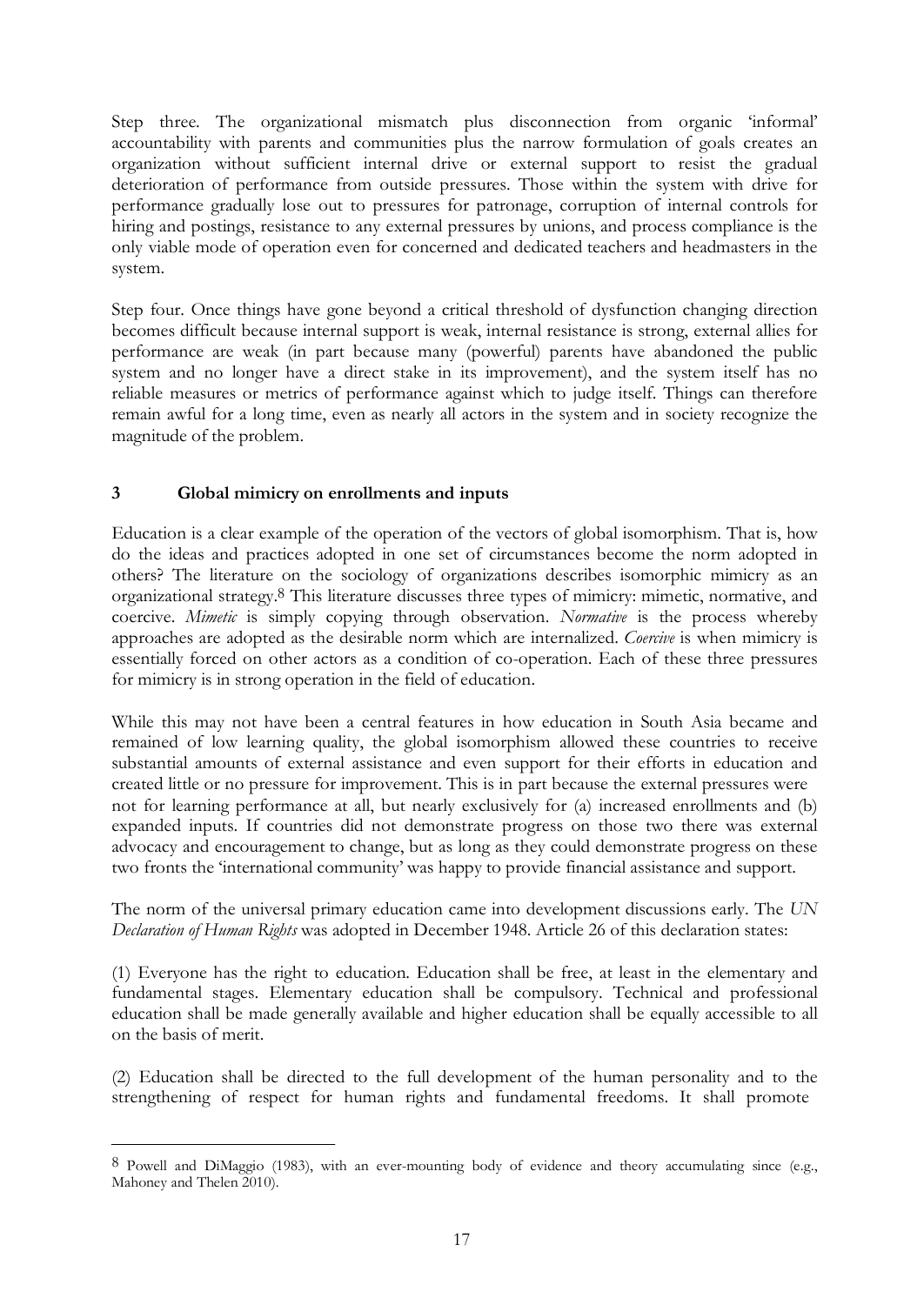understanding, tolerance and friendship among all nations, racial or religious groups, and shall further the activities of the United Nations for the maintenance of peace.

(3) Parents have a prior right to choose the kind of education that shall be given to their children.

What is interesting is what if this declaration became powerfully normative and what if this declaration did not gain traction. While this declaration contains broad statement of the purpose of education ('the full development of the human personality') and endorsements of technical and higher education ('equally accessible … on the basis of merit') and explicitly endorses parental control, if not choice<sup>9</sup> ('parents have a prior right ...') these gradually eroded in their normative traction to simply put a target on enrollments and school completion.

By the time of the Millennium Declaration, adopted in September 2000 the goal for 'education' had been explicitly reduced in paragraph 19 to a goal on 'schooling'—no specification of its purpose, no suggestion of higher levels, and no mention of parents:

To ensure that, by the same date [2015], children everywhere, boys and girls alike, will be able to complete a full course of primary schooling …

Contrast this thin goal with the declaration made by educationists in 1990 at Jomtien:

Article 1, paragraph 1: Every person - child, youth and adult - shall be able to benefit from educational opportunities designed to meet their basic learning needs. These needs comprise both essential learning tools (such as literacy, oral expression, numeracy, and problem solving) and the basic learning content (such as knowledge, skills, values, and attitudes) required by human beings to be able to survive, to develop their full capacities, to live and work in dignity, to participate fully in development, to improve the quality of their lives, to make informed decisions, and to continue learning.

Article 3, paragraph 2: For basic education to be equitable, all children, youth, and adults must be given the opportunity to achieve and maintain an acceptable level of learning.

The UNESCO Institute for Statistics (UIS) maintains a website that claims to be the premier source of data on education. Its website claims 'The Data Centre contains over 1,000 types of indicators and raw data on education, literacy, science and technology, culture and communication'.

What indicators are actually available and which frequency gives one an indication of what is regularly measured. I downloaded data from all possible 218 countries for the years 1998 to 2010 (I chose 2010 to not lose data just due to not being up to date). If one looks at data on enrollments in primary schools there is almost complete coverage of some data from all countries in the world. Only three countries lack any data on primary enrollment: North Korea,

<sup>9</sup> It is difficult to parse the entire text in a way other than endorsing publicly financed school choice in some kind of 'money follows the student' modality (perhaps like the Netherlands). That is the article demands simultaneously that school be 'free' that it be 'compulsory' and that 'parents have a prior right to choose the kind of education'. But obviously if suppliers of schools are to cover their costs they need revenues but for schools to be 'free' to parents these cannot be covered out of fees. But if parents are to have a choice of 'kind' of education there must be alternative suppliers available which requires financial support to a variety of 'kinds' of education. So, strangely, well before Milton Friedman made his 'free markets' case for school choice this was endorsed by the UN General Assembly.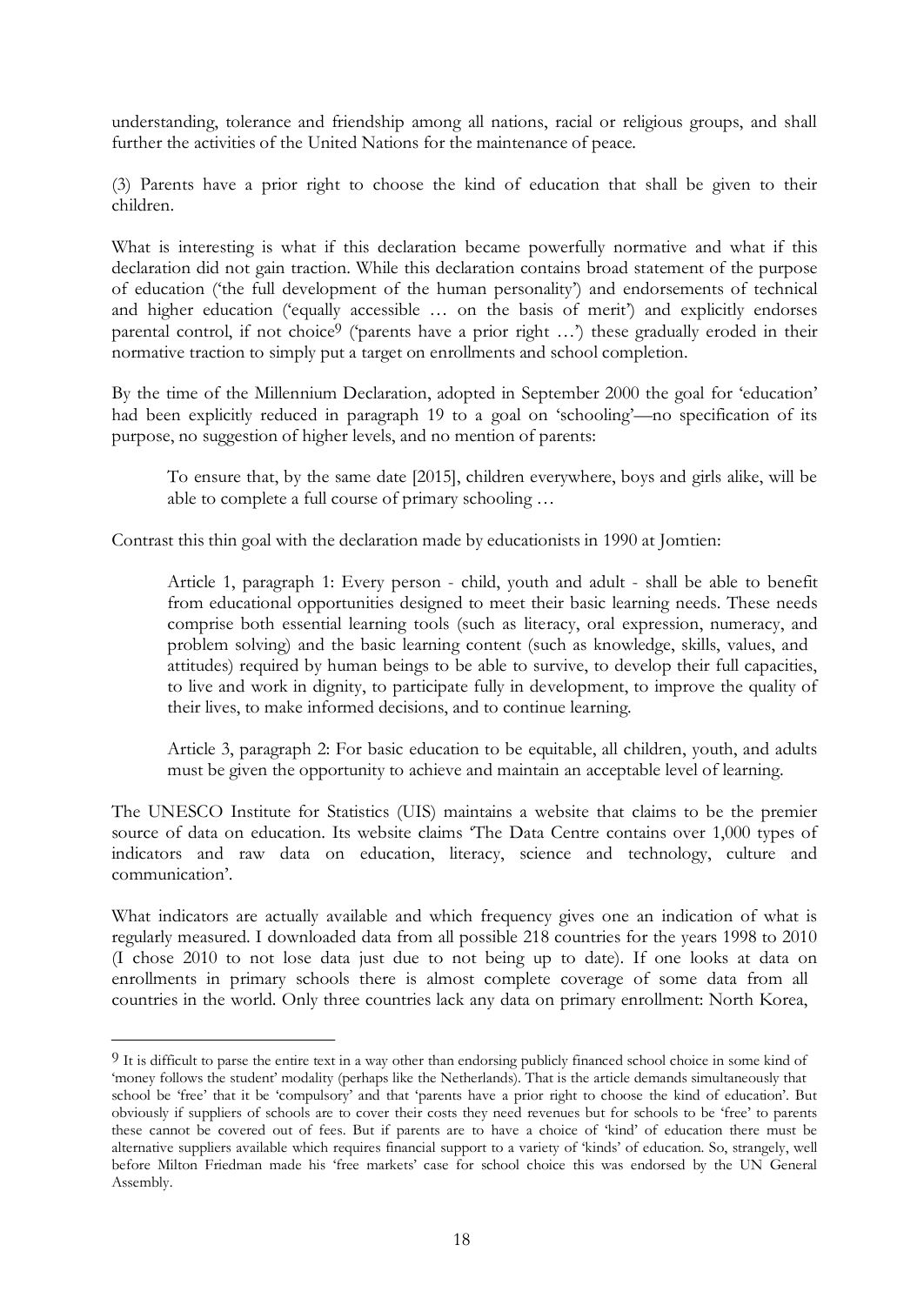Turkmenistan, and Zimbabwe and only two have only one observation: Somalia and Haiti. Only the truly dysfunctional nation-states of the world do not have easily available data on enrollment. In fact of all possible observations (all 281 countries for all 13 years) only 16 per cent are missing.

This widespread availability of data is similarly true of input indicators. 202 countries in the world have easily available data on pupil-teacher ratios for more than two years in the 1998-2010 period.

| Indicator                                                                                     | Percentage of total<br>possible data<br>missing (1998-<br>2010, 218<br>countries) | Countries with<br>no data at all.<br>1998-2010 | Countries with<br>only one data<br>point, 1998-<br>2010 | Countries with<br>two or more<br>observations.<br>1998-2010 |
|-----------------------------------------------------------------------------------------------|-----------------------------------------------------------------------------------|------------------------------------------------|---------------------------------------------------------|-------------------------------------------------------------|
| Enrollment in primary school<br>(Table 3B)                                                    | 16.1                                                                              | 3                                              | 2                                                       | 213                                                         |
| Pupil-teacher ratio in primary<br>school (Table 11)                                           | 28.4                                                                              | 13                                             | 3                                                       | 202                                                         |
| Adult literacy (usually self<br>reported and without<br>common definition across<br>countries | 84.9                                                                              | 64                                             | 63                                                      | 91                                                          |

Table 6: International pressure for enrollment and input isomorphism due to measurement of *only* enrollments and inputs

Source: Data downloaded from stats.uis.unesco.org, November 2013.

However, suppose we wanted a measure of the learning outcomes of the education process—did anyone learn anything in these years of schooling? Of all of the indicators the only one that was even close was a measure of 'literacy'—but that measure was typically self-reported by the individual or household in a census or survey and completely without comparability across countries. Only 18 countries actually had a measure of literacy based on an actual test or assessment of a specific skill or competency rather than a self-declaration. Even with those very loose definitions of what would constitute a measure of learning, 64 countries lacked even a single observation on literacy 63 more had only one observation over this period 1998-2010. Hence, while 'two points do not make a trend' it is even more certain that one point cannot make a trend. There was no ability to track trends or progress as less than half of countries had two or more observations on even this extremely weak indicator of learning.

On more sophisticated measures of learning of the average or typical student many developing countries have no data at all, very few have regular, reliable, reporting on any measures of learning, and few participate in any internationally comparable assessment at all. What learning assessments that do exist, instead of being high stakes for the system and geared to national improvement of schools are high stakes only for the student.

### **4 Consequences of isomorphism: examples from India**

Historically India has been regarded as weak in its commitment to universal enrolment.<sup>10</sup> Amartya Sen has frequently contrasted India and China on their achievement of primary

<sup>10</sup> Myron Weiner.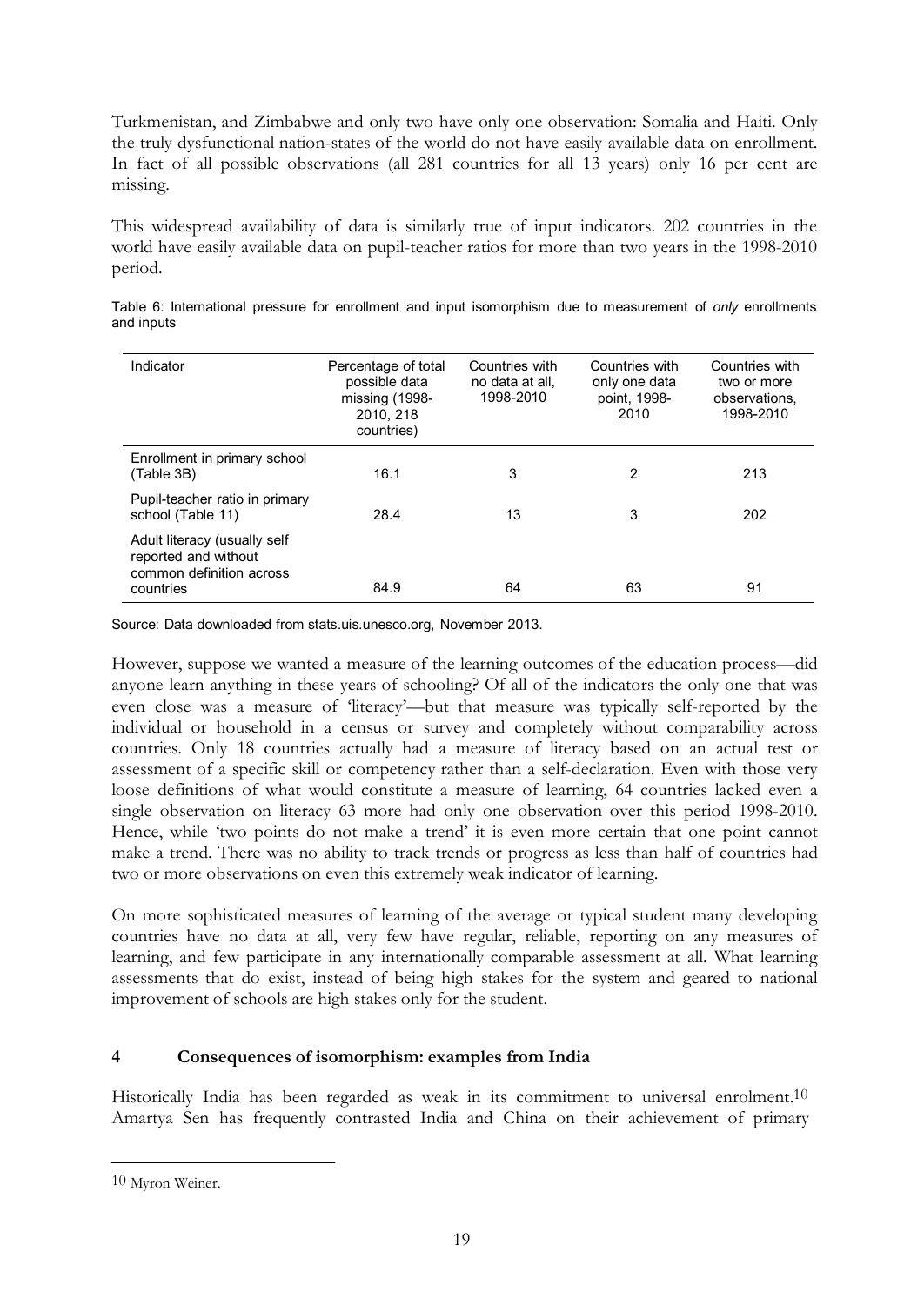education and argued that India's weak commitment to schooling was integral to its weaknesses both economically and in advancement in human well-being compared to China.

Yet three recent national reform initiatives have all demonstrated the continued stranglehold the combined bureaucratic high modern system and global isomorphism have produced.

*DISE.* The District Information System for Education (DISE) is a massive effort to create an EMIS system for India. It, unintentionally perhaps, illustrates perfectly the approach to the EMIS visible. As part of the Government's flagship centrally-sponsored scheme to promote schooling SSA, the DISE has received support to create data that can provide a 'report card' for every state and every district in India. The foreword to the 2011/2012 edition by the Secretary of the Ministry of Human Resource Development claims:

Development of a sound information system is critical for successful monitoring and implementation of any programme, particularly in social sectors. Strengthening the school information system has, therefore, been accorded top priority from the very beginning of the Sarva Shiksha Abhiyan (SSA), as a result of which the coverage of DISE was extended to all states and districts of the country, and its scope extended to the entire elementary stage of education.

The title of the publication of the State Report cards is *Elementary Education in India: Where do we stand?* and the website has the logo: 'DISE 2001: In touch with reality, are you?'

The DISE is not portrayed as just one element but as a system that provides a 'comprehensive' and 'unified' set of statistics for education. In the foreword from the Vice Chancellor of the National University for Education and Planning Administration he claims:

The country has witnessed phenomenal expansion of school education system in recent years. Effective monitoring of such a vast system spread over diverse conditions that characterize different states and regions of the country demands comprehensive data base. NUEPA has been pursuing the goal of creating a reliable system of statistics on school education during the last two decades through the District Information System for Education (DISE) which provides the basis for assessing the progress under SSA and on status of implementation of the Right to Education Act. The importance of this has further increased with efforts to extend the policy of universal education to cover secondary education stage of schooling also. Keeping this in view DISE is making a concerted effort to provide a unified system of school education statistics for all levels of schooling from elementary to higher secondary education.

So what is in the State Report card that will tell us where, for instance, Tamil Nadu stands on elementary education and forms the basis for assessing progress under SSA? Enrollment and inputs—and absolutely nothing else. In the 2011/12 report card for Tamil Nadu I counted 817 distinct pieces of information reported. But of the 817 pieces of information not a single one could be construed as a direct measure of learning of any kind. Lots of inputs that may, or may not, be related to learning are listed. In the section called 'Performance Indicators' there are 24 distinct measures including the 'per cent of schools approachable by all weather road' 'per cent with boundary wall' 'per cent with ramp' 'Pupil teacher ratio'. There was data on teachers by all the usual 'thin' indicators: by gender, by caste, by age, by 'per cent trained', by formal qualification. But 'where do we stand' on learning—of any subject, at any age, measured in any way? Not a single number.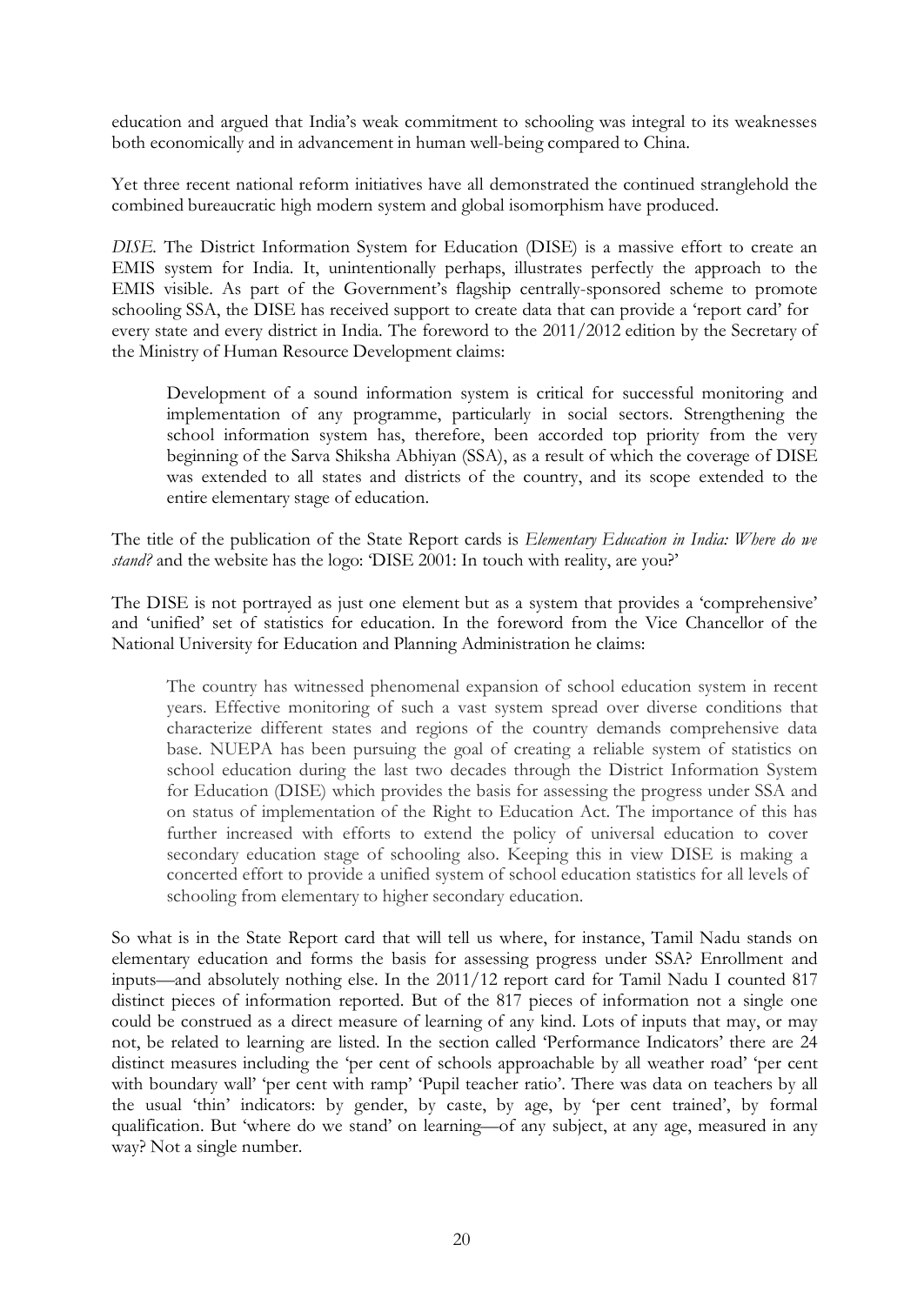Table 7 provides some clues as to what is going on by comparing DISE data from 2011/12 versus 2004/05 for the state of Tamil Nadu, widely regarded as a 'leading' state both in terms of the performance of the bureaucracy and in terms of education. In the seven years between 2005 and 2012 enrollment in government schools has *declined* by 1.2 *million* students, falling from 56.1 per cent of enrollment to only 44.7 per cent by 2011/2012.

At the same time there is no question that the resources made available to expand inputs have in fact expanded inputs. The per cent with drinking water is not 100 per cent, the per cent of schools with girl's toilets has gone to 75.3 per cent. There is no question that availability of these inputs is better than no availability. Pupil teacher ratios have dropped from 55 to 29.

|           |                             | Enrollments              |                                | Inputs                               |                                     |                        |  |  |
|-----------|-----------------------------|--------------------------|--------------------------------|--------------------------------------|-------------------------------------|------------------------|--|--|
|           | Enrollment in<br>government | Enrollment<br>in private | Percentage<br>in<br>government | Percentage<br>with drinking<br>water | Percentage<br>with girl's<br>toilet | Pupil teacher<br>ratio |  |  |
| 2004/05   | 5,487,221                   | 4,297,171                | 56.1                           | 79.8                                 | 25.4                                | 55                     |  |  |
| 2011/12   | 4,226,225                   | 5,229,293                | 44.7                           | 100.0                                | 75.3                                | 29                     |  |  |
| Gain/loss | $-1,260,996$                | 932,122                  | $-11.4$                        | 20.2                                 | 49.9                                | -26                    |  |  |

Table 7: Data from the state report cards taken from EMIS system in India, the district information system for education (DISE) for Tamil Nadu

Source: State report cards, various years, downloaded from <http://www.dise.in/src.htm>

The idea that an EMIS system on education can tell us 'where we stand' without any reference to any learning indicator of any type while tracking to the state and district level dozens of indicators of enrollment and inputs is the essence of isomorphic mimicry on enrollments and inputs. Yet, if these 'performance indicators' really indicate 'performance' on the most relevant metrics why are less than half of students willing to accept a government school education for free (plus incentives) versus paying their own money for private school—and the government education system has lost almost one in five of its students in the last seven years?

*'Right to education'* In 2009 the Right to Free and Compulsory Education Act was passed into law. One would think, given that as the country was very near universal enrollment in primary school in any case and given the magnitude of the problems with quality of the operation of schools and of the disappointing learning outcomes that had, by 2009, been amply demonstrated, that the Act would focus on learning. Instead it enshrined into law an extraordinarily narrow, input based definition of what constituted an acceptable school and then mandated that *all* schools including those schools receiving no government support at all—be recognized by the government and lose that recognition unless they met those standards. The 'norms and standards' specified in the schedule to the RTE listed just seven items (1) number of teachers to enrollment, (2) building, (3) working days/instructional hours, (4) minimum working hours of teachers, (5) teaching learning equipment, (6) library and (7) play material, games and sports equipment. For instance, under the category of 'building' it specifies that seven elements including a 'playground' and 'boundary wall or fencing' and a 'kitchen where mid-day meal is cooked in the school'. If a school meets the criteria under those seven heads then, for the purpose of the RTE it is of adequate quality, if not, not.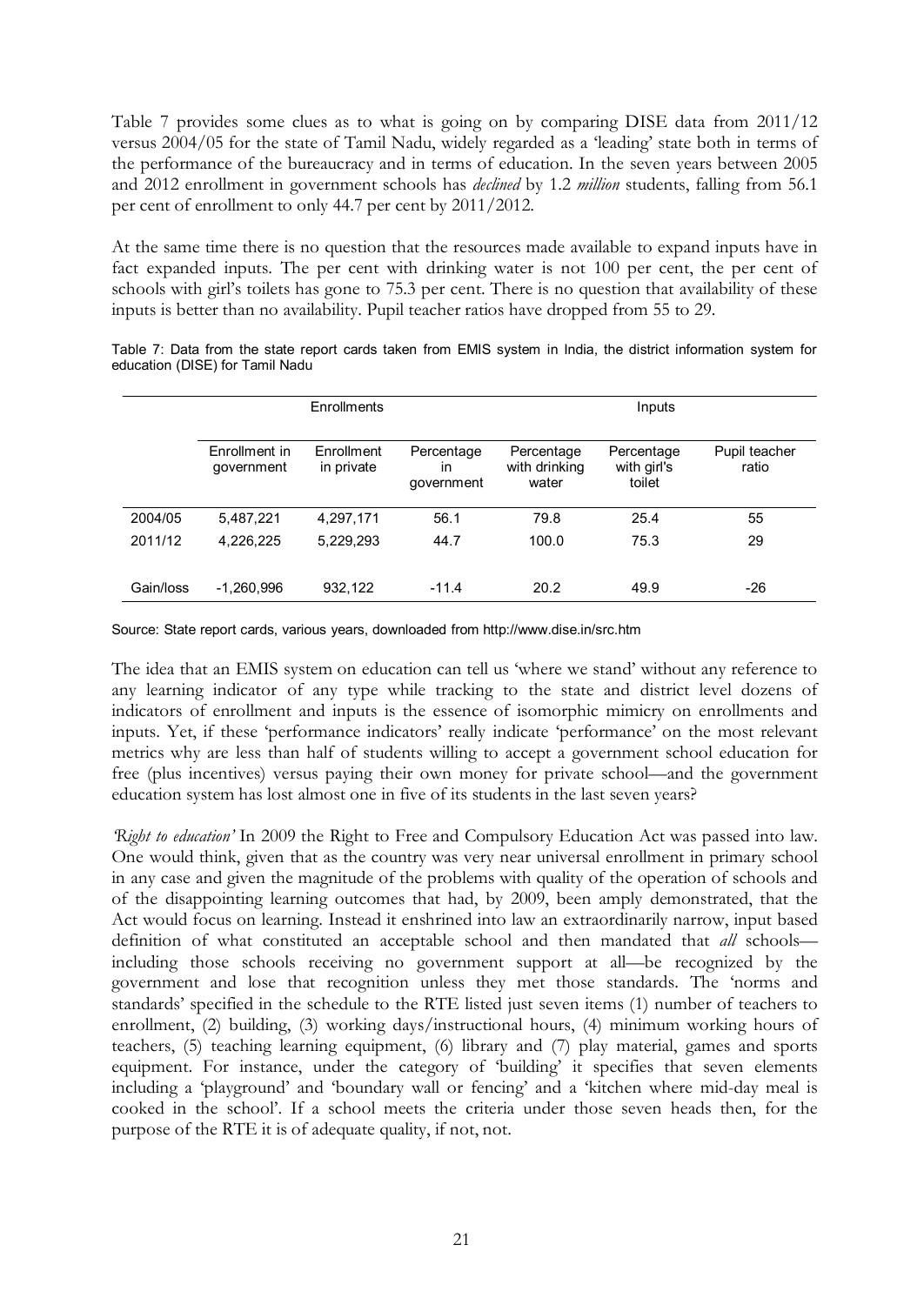Again, all of these things are nice to have. But as the data illustrate it is possible to have all of these things and have little or no learning go on inside the school at all. By the same token it is possible to not have some of the things specified in the RTE schedule and operate a school in which children learn more than in schools with those inputs. The existence of the particular thin inputs is neither necessary nor sufficient for learning.

The RTE again represents a completely isomorphic approach to schooling that considers only those elements that are 'thin' and hence can be bureaucratically monitored, tracked and, in principle, regulated. But the implementation of the RTE could easily cause schools that are operating at high levels of learning to shut down and force children into schools that meet the narrow definition of the 'norms and standards' specified and yet have no effective learning at all.

*Sarva Shiksha Abhuyan (SSA).* The primary national vehicle for national government promotion of schooling is a centrally sponsored scheme. This scheme had channeled substantial amounts of money into states to allow them to spend more on education. The SSA provides that each state can allocate its resources among the various categories and hence, in principle, create expenditure patterns that reflect local needs. A quick calculation is that in the five years from 2007/08 to 2011/12 SSA spent US\$27 billion.11

Has SSA met its purpose of expanding either the quantity or the quality of schooling in India? No one knows. No one knows for two reasons.

One, while the DISE system does keep track of enrollments and hence one can compare enrollments before and after the advent of SSA this of course does not provide any information about cause and effect. Take the case of Tamil Nadu above where enrollments in government schools *fell* by 1.2 million. Since SSA is spent only on government schools one might draw the conclusion that SSA failed badly. But, it is possible that the fall in government enrollment would have been even greater without SSA. No one knows and it is almost impossible at this stage to know.

Two, SSA has created no regular, reliable reporting mechanisms on learning that could be used to know whether education has improved at all—much less that it improved because of SSA. The data that does exist from civil society organization ASER which carries out assessments of over a half a million children each year suggests that learning performance in India overall is getting substantially *worse.* This deterioration in learning is, of course, hotly disputed by advocates of SSA. However, there is no other data that is regular and reliable over time to dispute.

The SSA programme was built on the assumptions that expansion of enrollments and inputs in a more or less unchanged system for government education in India would produce not just higher enrollments (as enrollment was already at or near universal in many states before SSA) but higher quality schooling. However, these assumptions were so engrained in the isomorphism of education planners that this became circular. If the inputs were provided then the school quality *was* higher because the *definition* of quality was higher inputs. By not acknowledging the need for (indeed challenging the notion that learning should be measured) measures of learning SSA was able to provide a situation in which there could not possibly be proof that SSA failed as if it isn't measured in a way the government is forced to accept as valid then it simply cannot be known.

<sup>11</sup> This is using expenditure, not allocations, data fro[m](http://www.academia.edu/2948921/Sarva_Shiksa_Abhiyan_SSA_2013-14) [http://www.academia.edu/2948921/Sarva\\_Shiksa\\_Abhiyan\\_SSA\\_2013-14 f](http://www.academia.edu/2948921/Sarva_Shiksa_Abhiyan_SSA_2013-14)or those years and translating into dollars at the rates report by financial year by the Reserve Bank of India.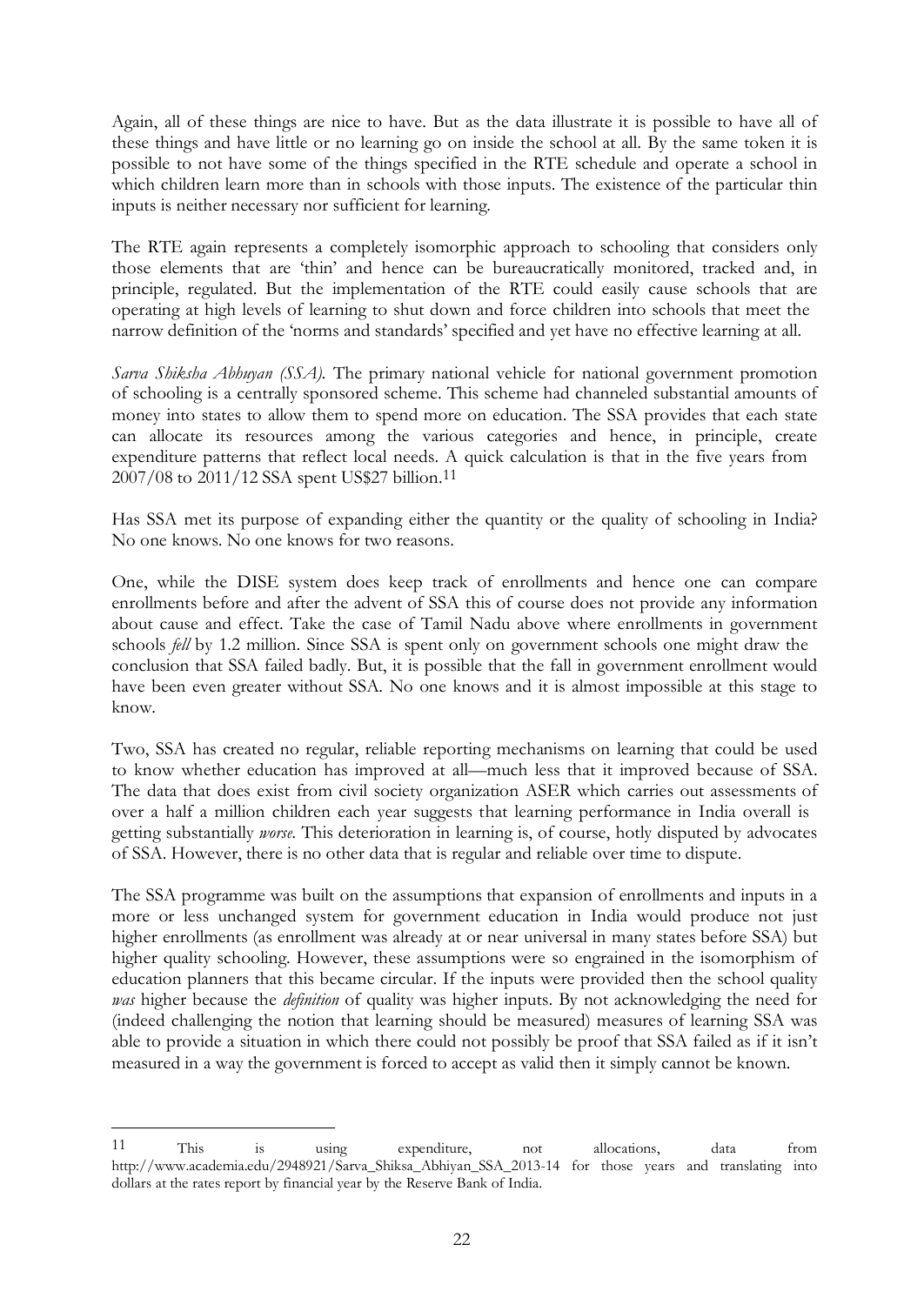Figure 1: All India: % children who can do a 2 digit subtraction: successive cohorts



Note: Each successive cohort of children in India is less likely to be able to do simple subtraction at the same grade—standard 4 children are almost 20 percentage points less likely to be able to do subtraction in 2012 than standard 4 children in 2009

Source: ASER 2013 report.

#### **5 Conclusion**

India and other South Asian countries are deep into a learning crisis. Their public sector systems are failing to produce children anywhere near ready for the twenty-first century. I argue that two of the possible explanations of this state of affairs are that (a) the mismatch between the system design that could produce effective schooling organizations and the actual design of the system and (b) that external pressures have been for enrollment and input isomorphism that simply assumes achieving forms and thin inputs can produce the desired outcomes. This ideology is deeply embedded into the major reform efforts of the national government of India as reflected in the Right to Education Act, the design, implementation, monitoring and evaluation of SSA and the data collected in DISE. There is no evidence to date that this approach can, or will, improve the most important aspects of the schooling experience or the learning outcomes of Indian children.

#### **References**

- Andrabi, T., J. Das, A.I. Khwaja, T. Vishwanath, and T. Zajonc. The LEAPS Team (2007). *Learning and Educational Achievements in Punjab Schools (Leaps): Insights to Inform the Education Policy Debate*. Washington, DC: World Bank.
- Asadullah, M.N. and N. Chaudhury (2013). 'Primary Schooling, Student Learning, and School Quality in Rural Bangladesh'. Center for Global Development, Working Paper.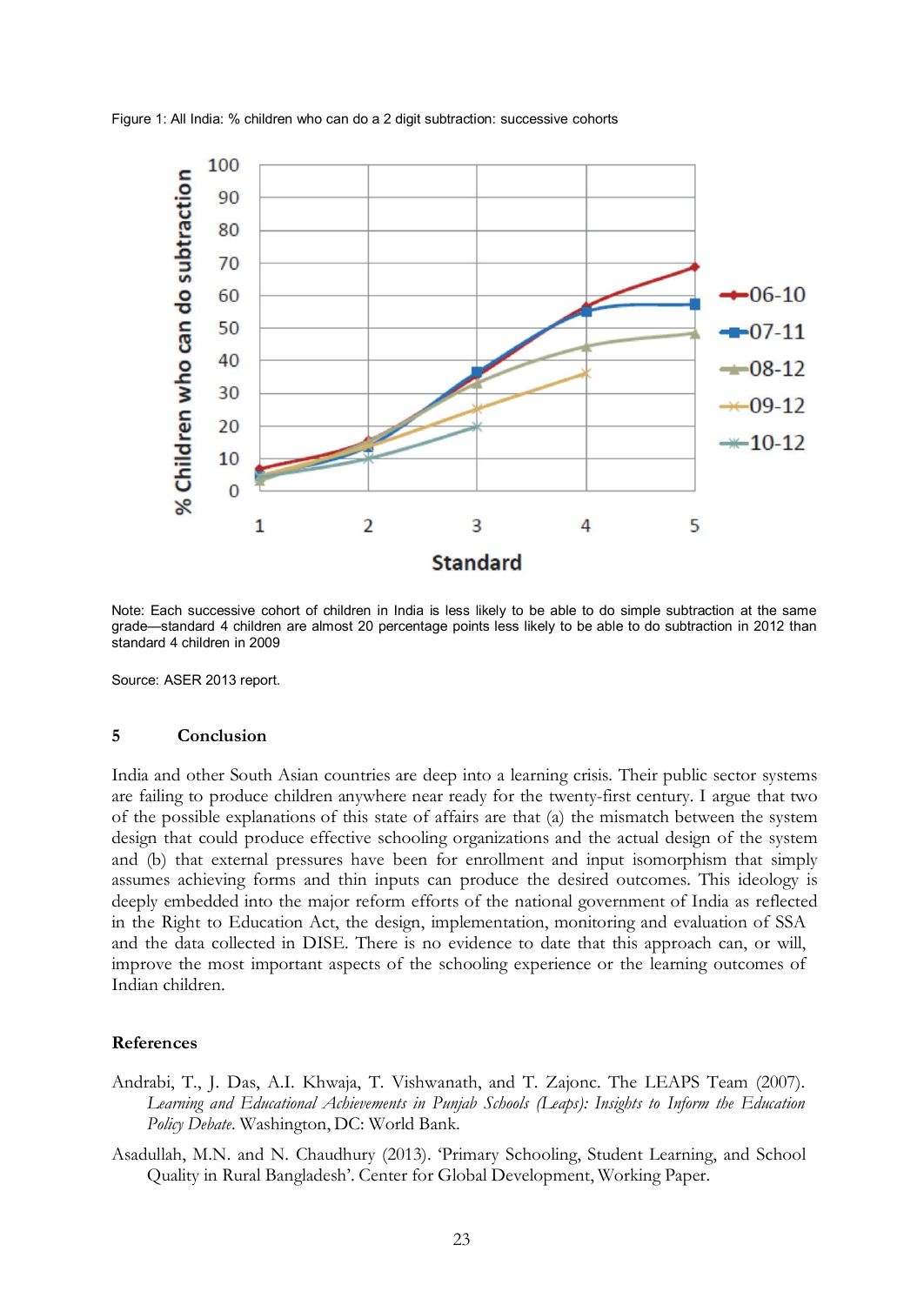- ASER (2013). 'Annual Status of Education Report (Rural): 2012'. New Delhi India: ASER Centre.
- Bhattacharjea, S., W. Wadhwa, and R. Banerji (2011). 'Inside Primary Schools: A Study of Teaching and Learning in Rural India'. ASER and Pratham Mumbai Education Initiative.
- Atherton, P. and G. Kingdon (2010). 'The Relative Effectiveness and Costs of Contract and Regular Teachers in India'. CSAE WPS/2010-15.
- Bhattacharjea, S., W. Wadhwa, and R. Banerji (2011). 'Inside Primary Schools: A Study of Teaching and Learning in Rural India'. ASER and Pratham Mumbai Education Initiative.
- Bourdieu, P. (1993). 'The Field of Cultural Production'. New York NY: Columbia University Press.
- Chetty, R., J.N. Friedman, and J.E. Rockoff (2011). 'The Long-Term Impacts of Teachers: Teacher Value-Added and Student Outcomes in Adulthood'. Working Paper 17699, [http://www.nber.org/papers/w17699.](http://www.nber.org/papers/w17699)
- Desai, S., A. Dubey, R. Vanneman, and R. Banerji (2008). 'Private Schooling in India: A New Educational Landscape'. Indian Human Development Survey Working Paper 11.
- DiMaggio, P.J. and W.W. Powell (1983). 'The Iron Cage Revisited: Institutional Isomorphism and Collective Rationality in Organizational Fields'. *American Sociological Review*, 48 (2 April): 147-60.
- Duflo, E. (2001). 'Schooling and Labor Market Consequences of School Construction in Indonesia: Evidence from an Unusual Policy Experiment'. *American Economic Review*, 91(4): 795-801.
- Geertz, C. (1973). 'The Interpretation of Cultures'. New York, NY: Basic Books.
- Holmstrom, B. and P. Milgrom (1991). 'Multitask Principal-Agent Analyses: Incentive Contracts, Asset Ownership, and Job Design'. *Journal of Law, Economics, and Organization*, 7 (Special Issue): 24-52.
- Mahoney, J. and K. Thelen (2010). *Explaining Institutional Change: Ambiguity, Agency, and Power*. Cambridge UK: Cambridge University Press.
- Meyer, J.W., F.O. Ramirez, R. Rubinson, and J. Boli-Bennett (1977). 'The World Educational Revolution, 1950-1970'. *Sociology of Education*, 50(4): 242-58.
- Meyer, J.W., J. Boli, G.M. Thomas, and F.O. Ramirez (1997). 'World Society and the Nation-State'. *American Journal of Sociology*, 103(1): 144-81.
- Muralidharan, K. and V. Sundararaman (2011). 'Teacher Performance Pay: Experimental Evidence from India'. *Journal of Political Economy*, 119(1): 39-77.
- Pritchett, L. (2013). *The Rebirth of Education: Schooling Ain*'*t Learning*. Washington, DC: Center for Global Development.
- Pritchett, L. and V. Pande (2006). 'Making Primary Education Work for India's Rural Poor: A Proposal for Effective Decentralization'. *Social Development Papers: South Asia Series*, 95 (June).
- Pritchett, L. and M. Viarengo (2013). 'The State, Socialization and Private Schooling: When Will Governments Support Alternative Producers?'. Harvard CID Working Paper Number 272.
- Pritchett, L., M. Woolcock, and M. Andrews (2010). 'Capability Traps: Mechanisms of Persistent Implementation Failure'. CGD Working Paper Series, (234).
- Probe Team (1999). *Public Report on Basic Education in India*. New Delhi: Oxford University Press.